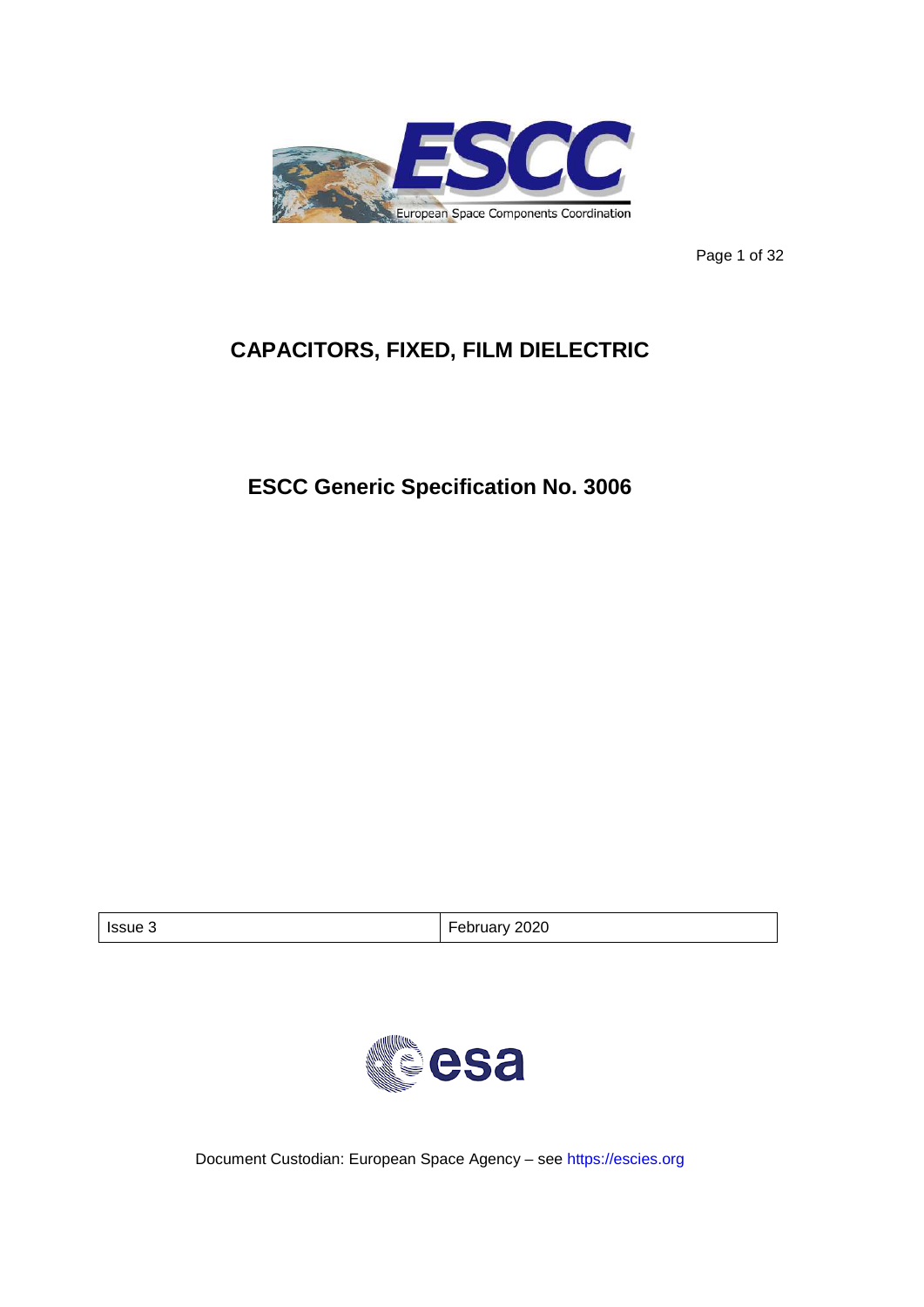

PAGE 2

## **LEGAL DISCLAIMER AND COPYRIGHT**

European Space Agency, Copyright © 2020. All rights reserved.

The European Space Agency disclaims any liability or responsibility, to any person or entity, with respect to any loss or damage caused, or alleged to be caused, directly or indirectly by the use and application of this ESCC publication.

This publication, without the prior permission of the European Space Agency and provided that it is not used for a commercial purpose, may be:

- − copied in whole, in any medium, without alteration or modification.
- copied in part, in any medium, provided that the ESCC document identification, comprising the ESCC symbol, document number and document issue, is removed.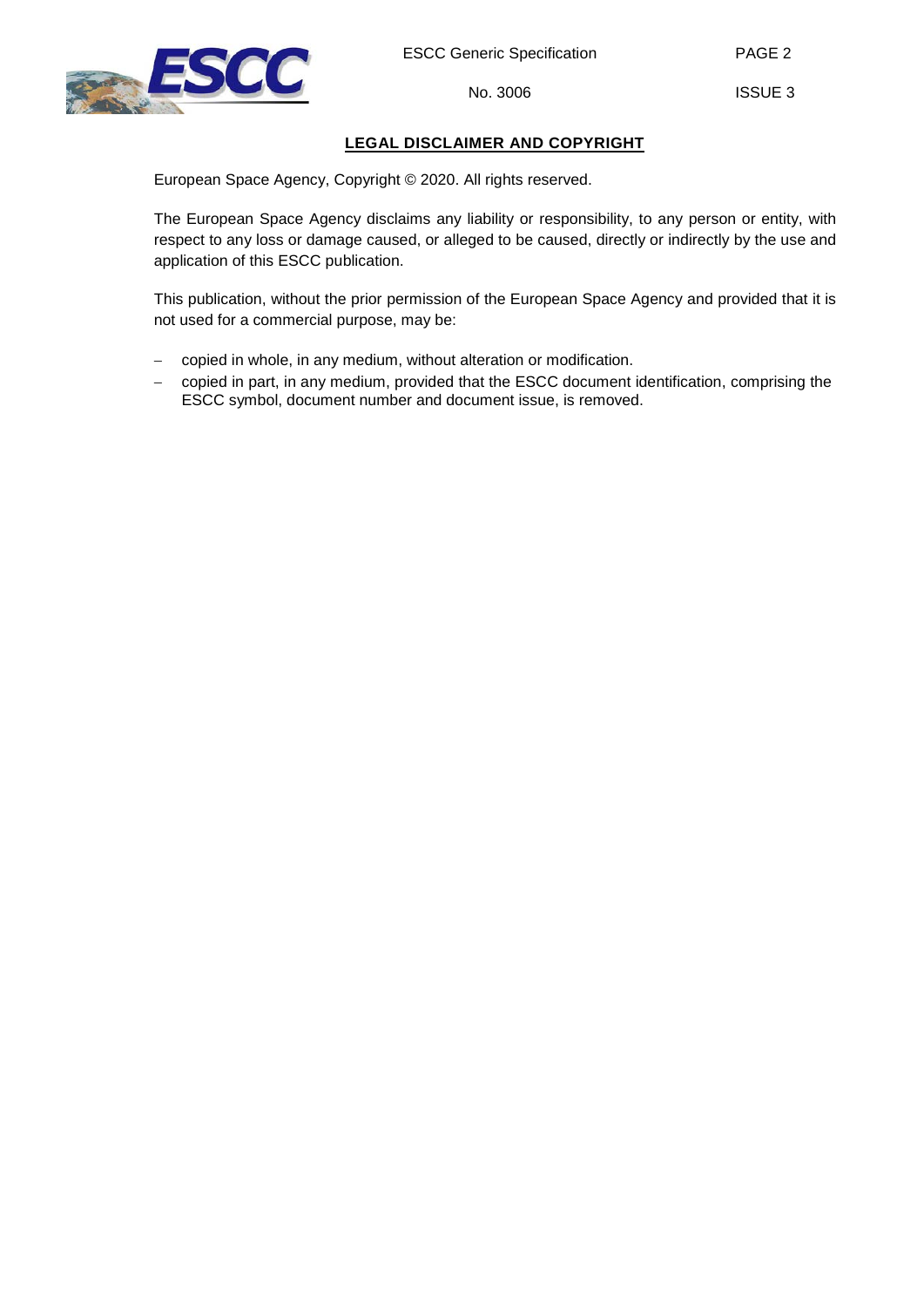

ISSUE 3

## **DOCUMENTATION CHANGE NOTICE**

(Refer to [https://escies.org](https://escies.org/) for ESCC DCR content)

| DCR No. | <b>CHANGE DESCRIPTION</b>                               |
|---------|---------------------------------------------------------|
| 1231    | Specification up issued to incorporate changes per DCR. |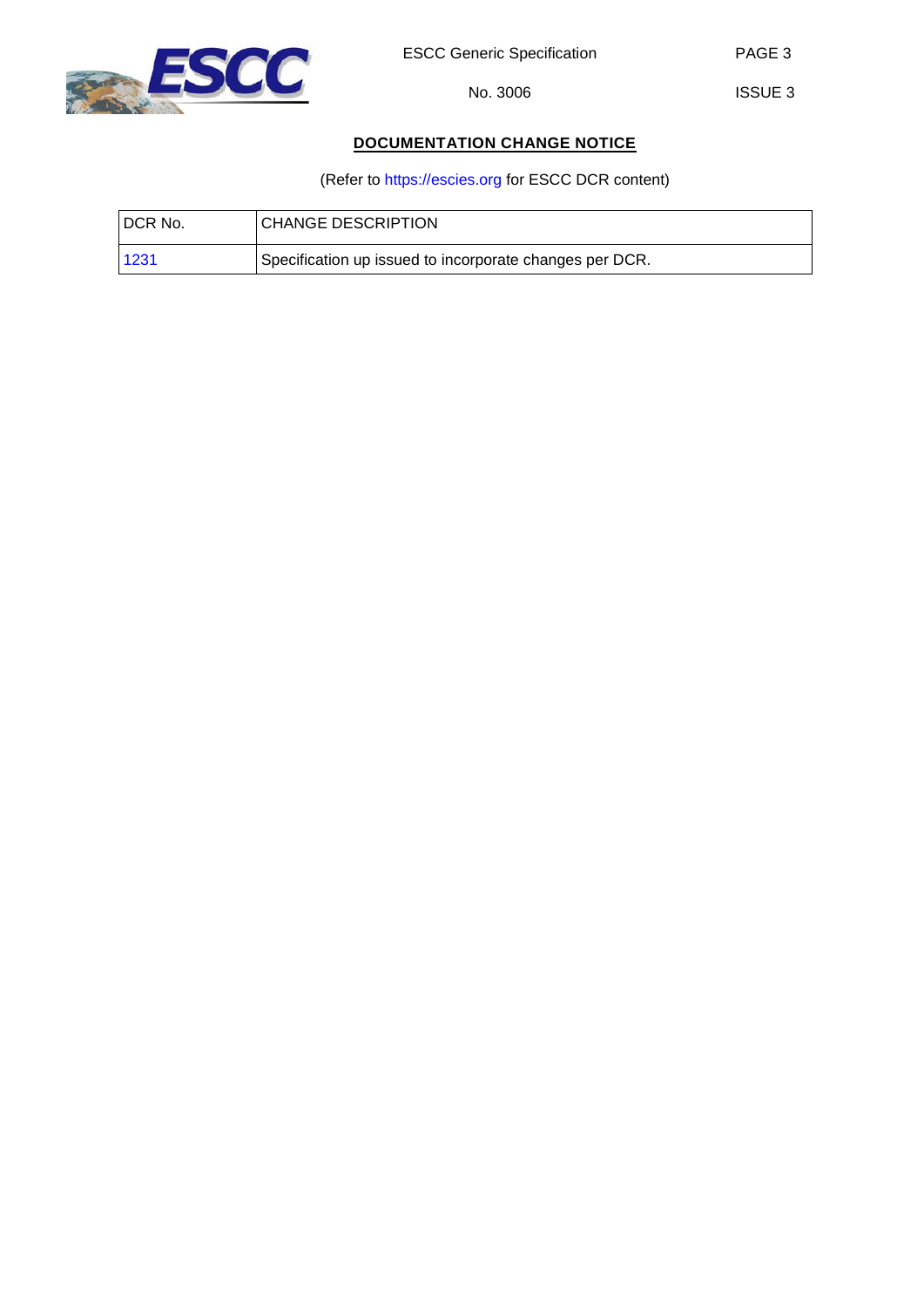

## **TABLE OF CONTENTS**

| $\mathbf 1$    | <b>INTRODUCTION</b>                                                        | 8                |
|----------------|----------------------------------------------------------------------------|------------------|
| 1.1            | <b>SCOPE</b>                                                               | 8                |
| 1.2            | <b>APPLICABILITY</b>                                                       | 8                |
| $\overline{2}$ | APPLICABLE DOCUMENTS                                                       | $\, 8$           |
| 2.1            | <b>ESCC SPECIFICATIONS</b>                                                 | 8                |
| 2.2            | OTHER (REFERENCE) DOCUMENTS                                                | $\boldsymbol{9}$ |
| 2.3            | ORDER OF PRECEDENCE                                                        | $9\,$            |
| 3              | TERMS, DEFINITIONS, ABBREVIATIONS, SYMBOLS AND UNITS                       | $9\,$            |
| 4              | <b>REQUIREMENTS</b>                                                        | $9\,$            |
| 4.1            | <b>GENERAL</b>                                                             | 9                |
| 4.1.1          | Specifications                                                             | 10               |
| 4.1.2          | <b>Conditions and Methods of Test</b>                                      | 10               |
| 4.1.3          | Manufacturer's Responsibility for Performance of Tests and Inspections     | 10               |
| 4.1.4          | <b>Inspection Rights</b>                                                   | 10               |
| 4.1.5          | Pre-Assembly Customer Source Inspection                                    | 10               |
| 4.2            | QUALIFICATION AND QUALIFICATION MAINTENANCE REQUIREMENTS ON A MANUFACTURER | 10               |
| 4.3            | DELIVERABLE COMPONENTS                                                     | 10               |
| 4.3.1          | <b>ESCC Qualified Components</b>                                           | 10               |
| 4.3.2          | <b>ESCC Components</b>                                                     | 11               |
| 4.3.3          | Lot Failure                                                                | 11               |
| 4.4            | <b>MARKING</b>                                                             | 11               |
| 4.5            | <b>MATERIALS AND FINISHES</b>                                              | 11               |
| 5              | PRODUCTION CONTROL                                                         | 12               |
| 5.1            | <b>GENERAL</b>                                                             | 12               |
| 5.2            | SPECIAL IN-PROCESS CONTROLS                                                | 12               |
| 5.2.1          | Internal Visual Inspection                                                 | 12               |
| 5.2.2          | <b>Dimension Check</b>                                                     | 12               |
| 5.2.3          | Weight                                                                     | 12               |
| 5.2.4          | Documentation                                                              | 12               |
| 6              | <b>SCREENING TESTS</b>                                                     | 12               |
| 6.1            | <b>GENERAL</b>                                                             | 12               |
| 6.2            | <b>FAILURE CRITERIA</b>                                                    | 12               |
| 6.2.1          | <b>Environmental and Mechanical Test Failure</b>                           | 12               |
| 6.2.2          | <b>Parameter Limit Failure</b>                                             | 13               |
| 6.2.3          | <b>Other Failures</b>                                                      | 13               |
| 6.3            | <b>FAILED COMPONENTS</b>                                                   | 13               |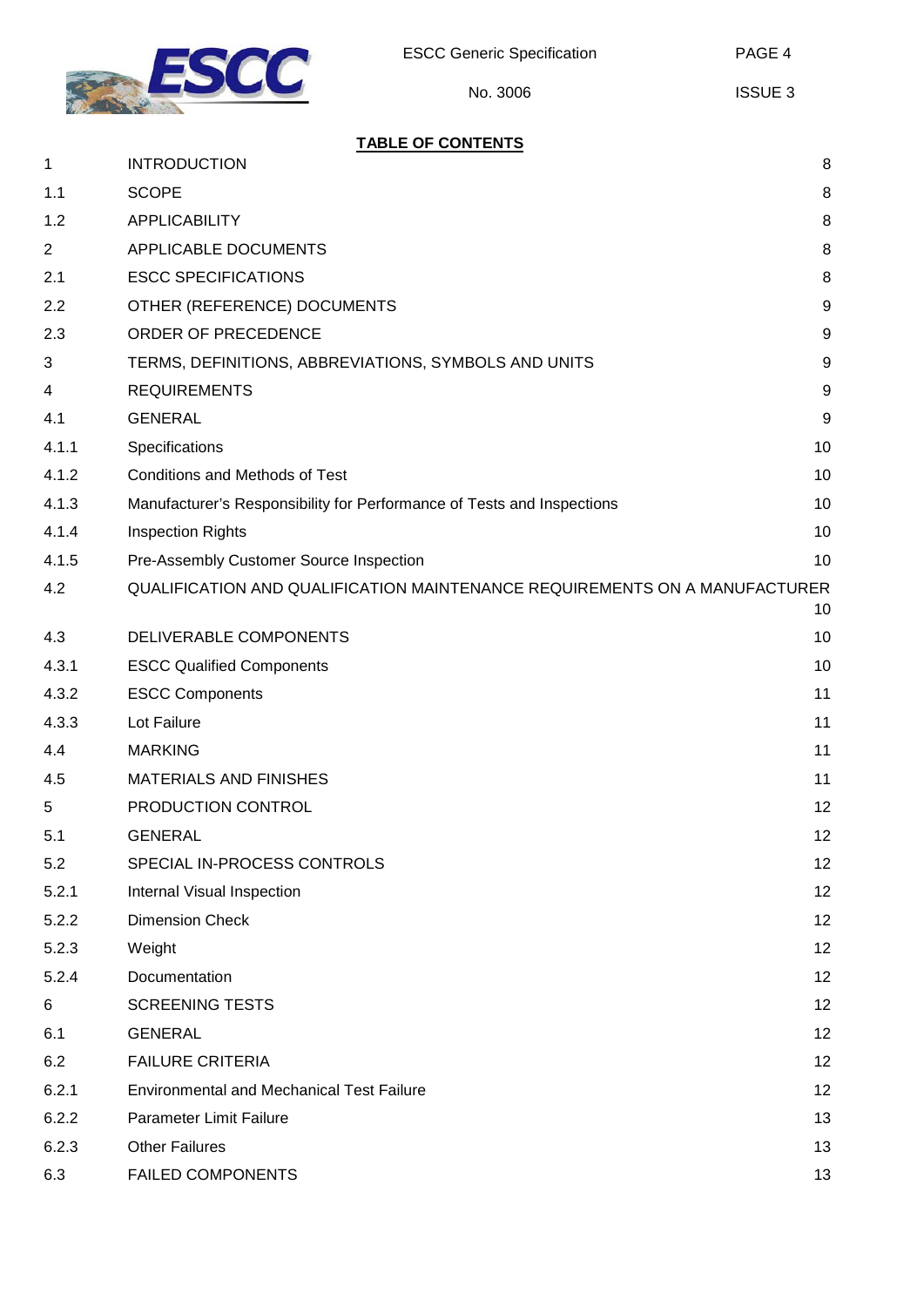

| 6.4            | <b>LOT FAILURE</b>                                                  | 13       |
|----------------|---------------------------------------------------------------------|----------|
|                |                                                                     | 13       |
| 6.4.1<br>6.4.2 | Lot Failure during 100% Testing                                     | 13       |
| 6.5            | Lot Failure during Sample Testing<br><b>DOCUMENTATION</b>           | 13       |
|                |                                                                     |          |
| 7              | QUALIFICATION, QUALIFICATION MAINTENANCE AND LOT VALIDATION TESTING | 13<br>14 |
| 7.1            | <b>QUALIFICATION TESTING</b>                                        | 14       |
| 7.1.1<br>7.1.2 | General<br>Distribution within the Qualification Test Lot           | 14       |
| 7.2            | <b>QUALIFICATION WITHIN A TECHNOLOGY FLOW</b>                       | 14       |
| 7.3            |                                                                     | 14       |
|                | QUALIFICATION MAINTENANCE (PERIODIC TESTING)                        | 15       |
| 7.4            | LOT VALIDATION TESTING                                              |          |
| 7.5            | <b>FAILURE CRITERIA</b>                                             | 15       |
| 7.5.1          | <b>Environmental and Mechanical Test Failures</b>                   | 15       |
| 7.5.2          | <b>Electrical Failures</b>                                          | 15       |
| 7.5.3          | <b>Other Failures</b>                                               | 15       |
| 7.6            | <b>FAILED COMPONENTS</b>                                            | 15       |
| 7.7            | <b>LOT FAILURE</b>                                                  | 16       |
| 7.8            | QUALIFICATION, PERIODIC TESTING AND LOT VALIDATION TESTING SAMPLES  | 16       |
| 7.9            | <b>DOCUMENTATION</b>                                                | 16       |
| 8              | TEST METHODS AND PROCEDURES                                         | 16       |
| 8.1            | INTERNAL VISUAL INSPECTION                                          | 16       |
| 8.2            | EXTERNAL VISUAL INSPECTION AND DIMENSION CHECK                      | 16       |
| 8.3            | RAPID CHANGE OF TEMPERATURE                                         | 17       |
| 8.4            | ELECTRICAL MEASUREMENTS                                             | 17       |
| 8.4.1          | General                                                             | 17       |
| 8.4.1.1        | Capacitance                                                         | 17       |
| 8.4.1.2        | <b>Tangent of Loss Angle</b>                                        | 17       |
| 8.4.1.3        | <b>Insulation Resistance</b>                                        | 18       |
| 8.4.1.4        | <b>Voltage Proof</b>                                                | 18       |
| 8.4.1.5        | <b>Temperature Coefficient</b>                                      | 19       |
| 8.4.2          | Room Temperature Electrical Measurements                            | 19       |
| 8.4.3          | High and Low Temperatures Electrical Measurements                   | 19       |
| 8.4.4          | Intermediate and End-Point Electrical Measurements                  | 19       |
| 8.5            | SEAL (FINE AND GROSS LEAK)                                          | 19       |
| 8.5.1          | Fine Leak                                                           | 19       |
| 8.5.2          | Gross Leak                                                          | 19       |
| 8.6            | <b>BURN-IN</b>                                                      | 19       |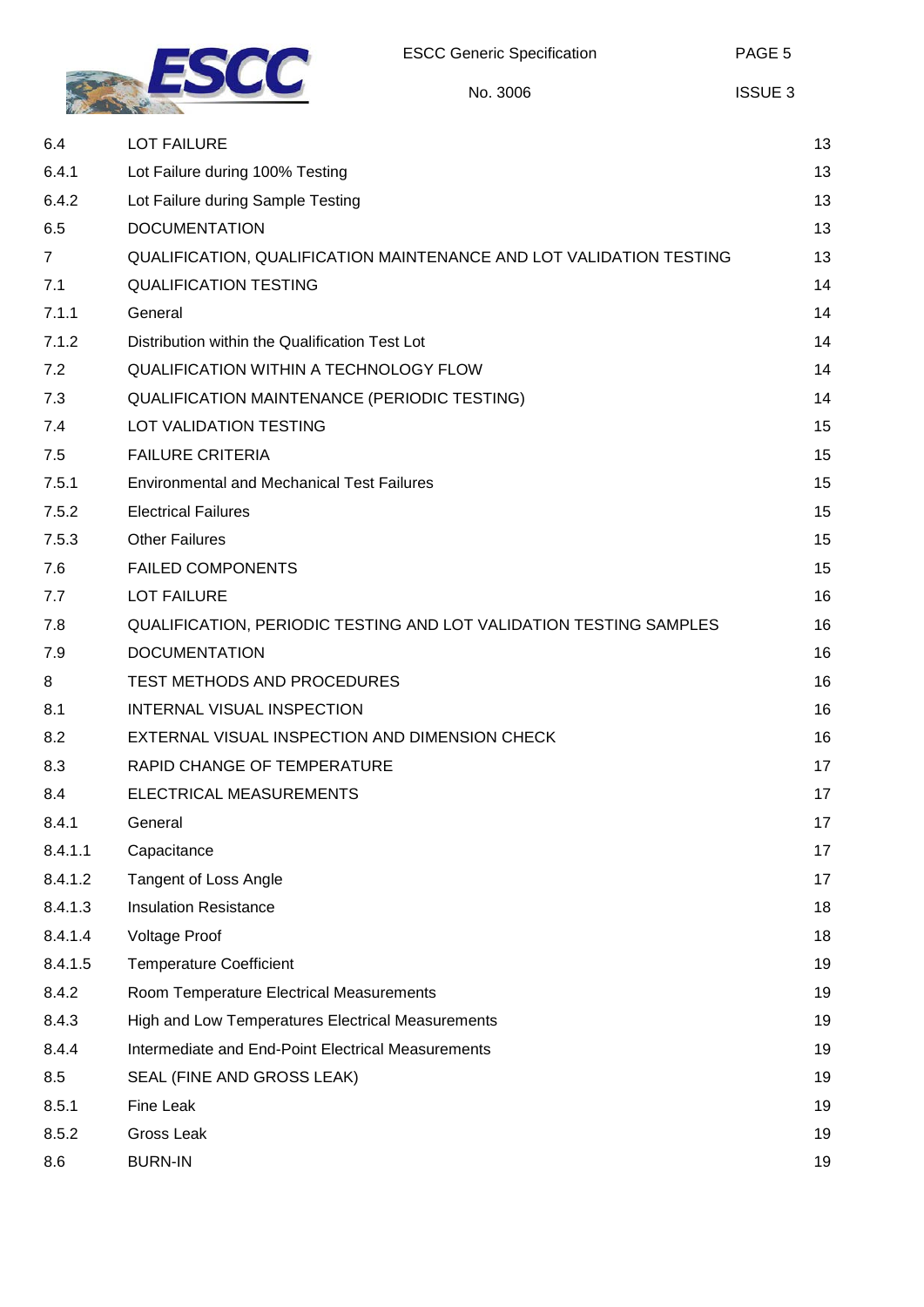

| 8.7   | <b>VIBRATION</b>                                                           | 20 |
|-------|----------------------------------------------------------------------------|----|
| 8.8   | <b>SHOCK</b>                                                               | 20 |
| 8.9   | <b>CLIMATIC SEQUENCE</b>                                                   | 21 |
| 8.9.1 | <b>Initial Measurements</b>                                                | 21 |
| 8.9.2 | Dry Heat                                                                   | 21 |
| 8.9.3 | Damp Heat, Accelerated, First Cycle                                        | 21 |
| 8.9.4 | Cold                                                                       | 21 |
| 8.9.5 | Low Air Pressure                                                           | 21 |
| 8.9.6 | Damp Heat, Accelerated, Remaining Cycles                                   | 21 |
| 8.9.7 | Final Inspection and Electrical Measurements (Data Points)                 | 21 |
| 8.10  | ROBUSTNESS OF TERMINATIONS                                                 | 22 |
| 8.11  | RESISTANCE TO SOLDERING HEAT                                               | 22 |
| 8.12  | RADIOGRAPHIC INSPECTION                                                    | 22 |
| 8.13  | <b>OPERATING LIFE</b>                                                      | 23 |
| 8.14  | <b>SOLDERABILITY</b>                                                       | 23 |
| 8.15  | PERMANENCE OF MARKING                                                      | 23 |
| 9     | DATA DOCUMENTATION                                                         | 24 |
| 9.1   | <b>GENERAL</b>                                                             | 24 |
| 9.1.1 | <b>Qualification and Qualification Maintenance</b>                         | 24 |
| 9.1.2 | <b>Component Procurement and Delivery</b>                                  | 24 |
| 9.1.3 | <b>Additional Documentation</b>                                            | 24 |
| 9.1.4 | Data Retention/Data Access                                                 | 24 |
| 9.2   | <b>COVER SHEET(S)</b>                                                      | 25 |
| 9.3   | <b>LIST OF EQUIPMENT USED</b>                                              | 25 |
| 9.4   | LIST OF TEST REFERENCES                                                    | 25 |
| 9.5   | SPECIAL IN-PROCESS CONTROLS DATA (CHART F2)                                | 25 |
| 9.6   | SCREENING TESTS DATA (CHART F3)                                            | 25 |
| 9.7   | QUALIFICATION, PERIODIC TESTING AND LOT VALIDATION TESTING DATA (CHART F4) | 25 |
| 9.7.1 | <b>Qualification Testing</b>                                               | 25 |
| 9.7.2 | Periodic Testing for Qualification Maintenance                             | 26 |
| 9.7.3 | <b>Lot Validation Testing</b>                                              | 26 |
| 9.8   | FAILED COMPONENTS LIST AND FAILURE ANALYSIS REPORT                         | 26 |
| 9.9   | CERTIFICATE OF CONFORMITY                                                  | 26 |
| 10    | <b>DELIVERY</b>                                                            | 26 |
| 11    | PACKAGING AND DESPATCH                                                     | 27 |
| 12    | <b>CHARTS</b>                                                              | 28 |
| 12.1  | CHART F1 - GENERAL FLOW OF PROCUREMENT                                     | 28 |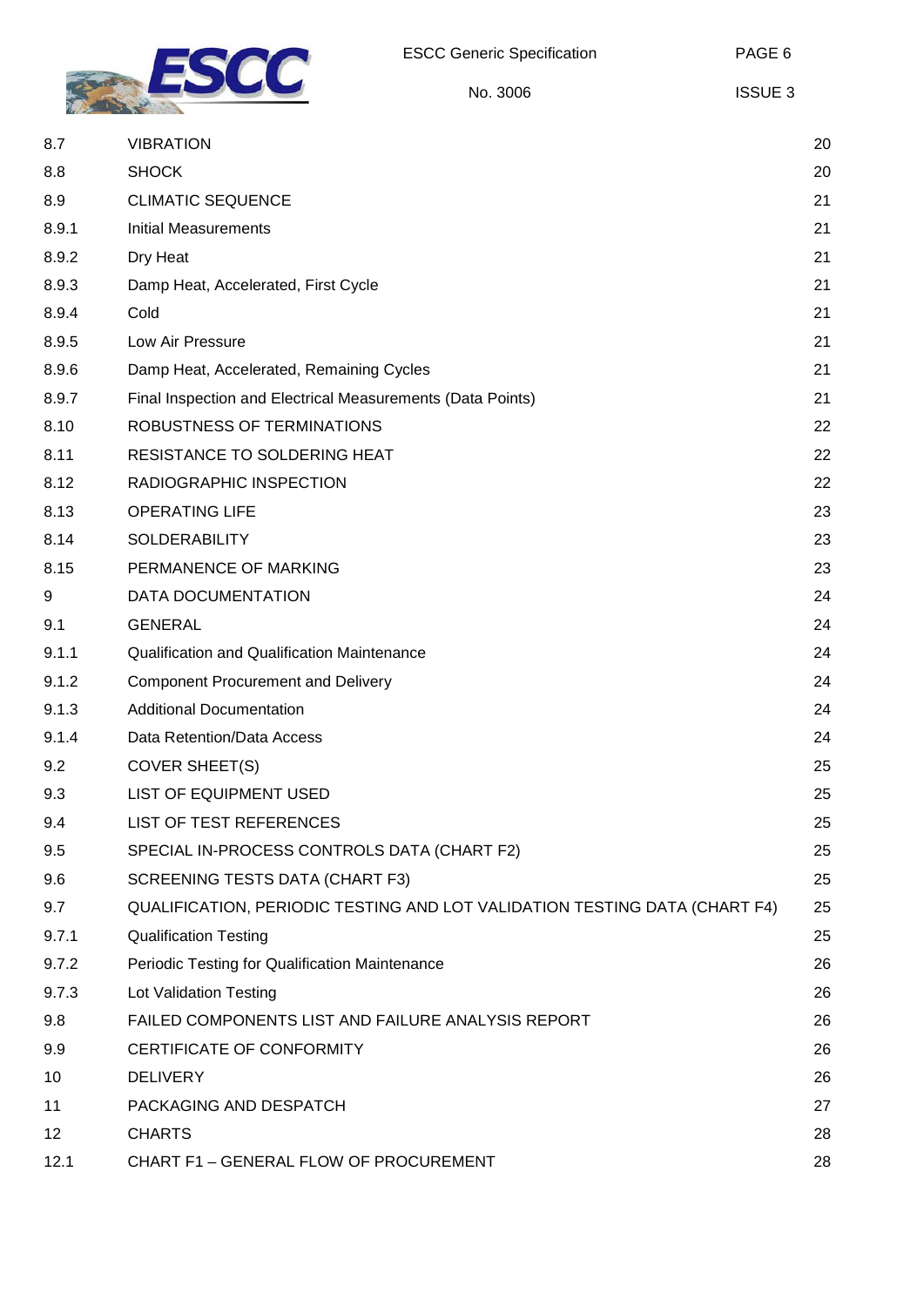No. 3006



| 12.2 | CHART F2 - PRODUCTION CONTROL                                         | 29 |
|------|-----------------------------------------------------------------------|----|
| 12.3 | CHART F3 – SCREENING TESTS                                            | 30 |
| 12.4 | CHART F4 - QUALIFICATION, PERIODIC TESTING AND LOT VALIDATION TESTING | 31 |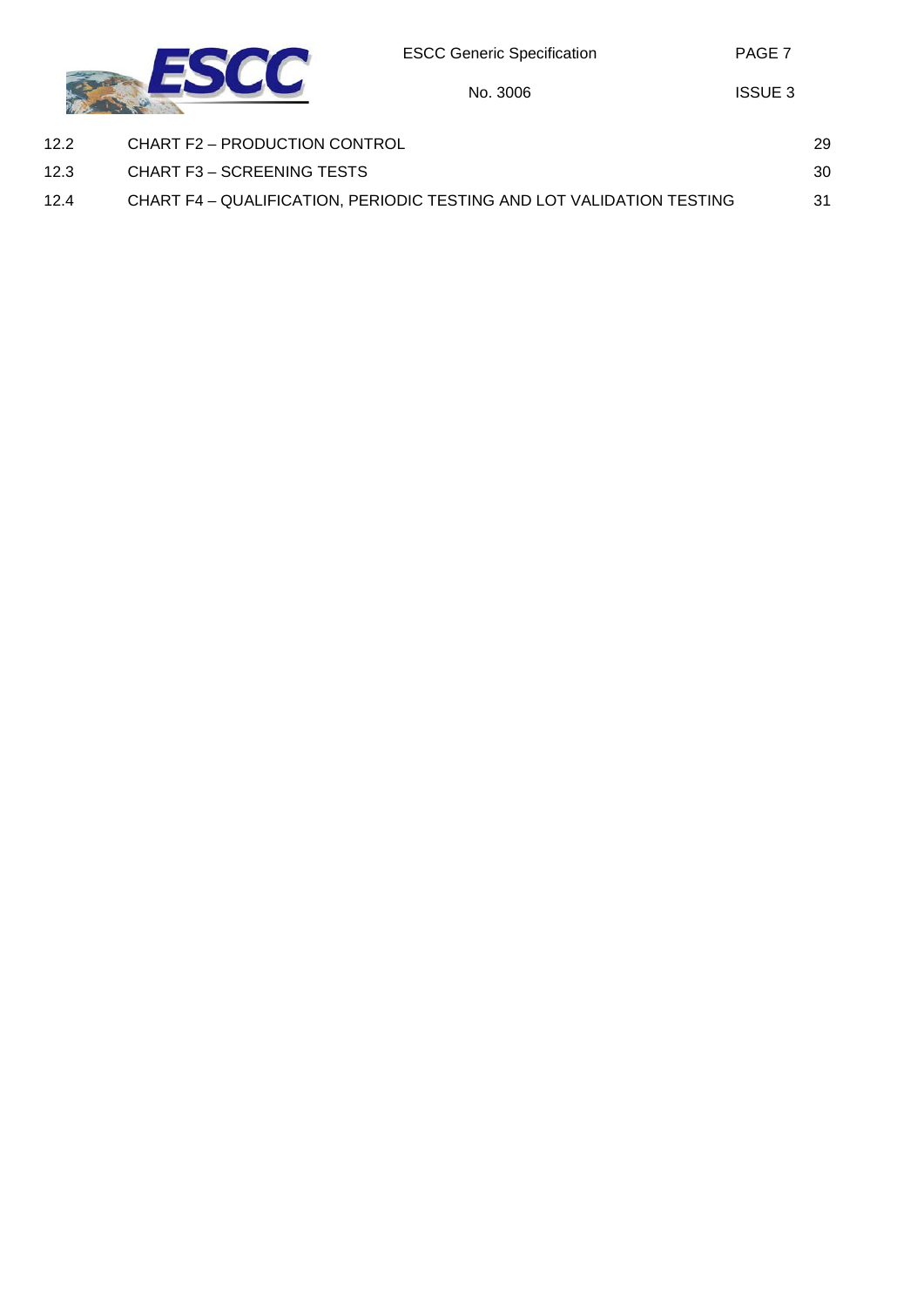

PAGE 8

## <span id="page-7-1"></span><span id="page-7-0"></span>**1 INTRODUCTION**

## 1.1 SCOPE

This specification defines the general requirements for the qualification, qualification maintenance, procurement, and delivery of fixed film dielectric capacitors for space applications. This specification contains the appropriate inspection and test schedules and also specifies the data documentation requirements.

## <span id="page-7-2"></span>1.2 APPLICABILITY

This specification is primarily applicable to the granting of qualification approval to components qualified in accordance with one of the following ESCC methods:

- Qualification of Standard Components per ESCC Basic Specification No. [20100.](http://escies.org/escc-specs/published/20100.pdf)
- Technology Flow Qualification per ESCC Basic Specification No. [25400.](http://escies.org/escc-specs/published/25400.pdf)

It is also primarily applicable to the procurement of components so qualified.

This specification may also be applied to the procurement of unqualified components, recommendations for which are given in ESCC Basic Specification No. [23100.](http://escies.org/escc-specs/published/23100.pdf)

## <span id="page-7-3"></span>**2 APPLICABLE DOCUMENTS**

The following documents form part of, and shall be read in conjunction with, this specification. The relevant issues shall be those in effect on the date of starting qualification or placing the Purchase Order.

## <span id="page-7-4"></span>2.1 ESCC SPECIFICATIONS

- No. [20100,](http://escies.org/escc-specs/published/20100.pdf) Requirements for the Qualification of Standard Electronic Components for Space Application.
- No. [20400,](http://escies.org/escc-specs/published/20400.pdf) Internal Visual Inspection.
- No. [20500,](http://escies.org/escc-specs/published/20500.pdf) External Visual Inspection.
- No. [20600,](http://escies.org/escc-specs/published/20600.pdf) Preservation, Packaging and Despatch of ESCC Components.
- No. [20900,](http://escies.org/escc-specs/published/20900.pdf) Radiographic Inspection of Electronic Components.
- No. [21300,](http://escies.org/escc-specs/published/21300.pdf) Terms, Definitions, Abbreviations, Symbols and Units.
- No. [21700,](http://escies.org/escc-specs/published/21700.pdf) General Requirements for the Marking of ESCC Components.
- No. [22600,](http://escies.org/escc-specs/published/22600.pdf) Requirements for the Evaluation of Standard Electronic Components for Space Application.
- No. [22800,](http://escies.org/escc-specs/published/22800.pdf) ESCC Non-Conformance Control System.
- No. [23100,](http://escies.org/escc-specs/published/23100.pdf) Recommendations on the use of the ESCC Specification System for the Evaluation and Procurement of Unqualified Components.
- No. [23500,](http://escies.org/escc-specs/published/23500.pdf) Lead Materials and Finishes for Components for Space Application.
- No. [24600,](http://escies.org/escc-specs/published/24600.pdf) Minimum Quality System Requirements.
- No. [24800,](http://escies.org/escc-specs/published/24800.pdf) Resistance to Solvents of Marking, Materials and Finishes.
- No. [25400,](http://escies.org/escc-specs/published/25400.pdf) Requirements for the Technology Flow Qualification of Electronic Components for Space Application.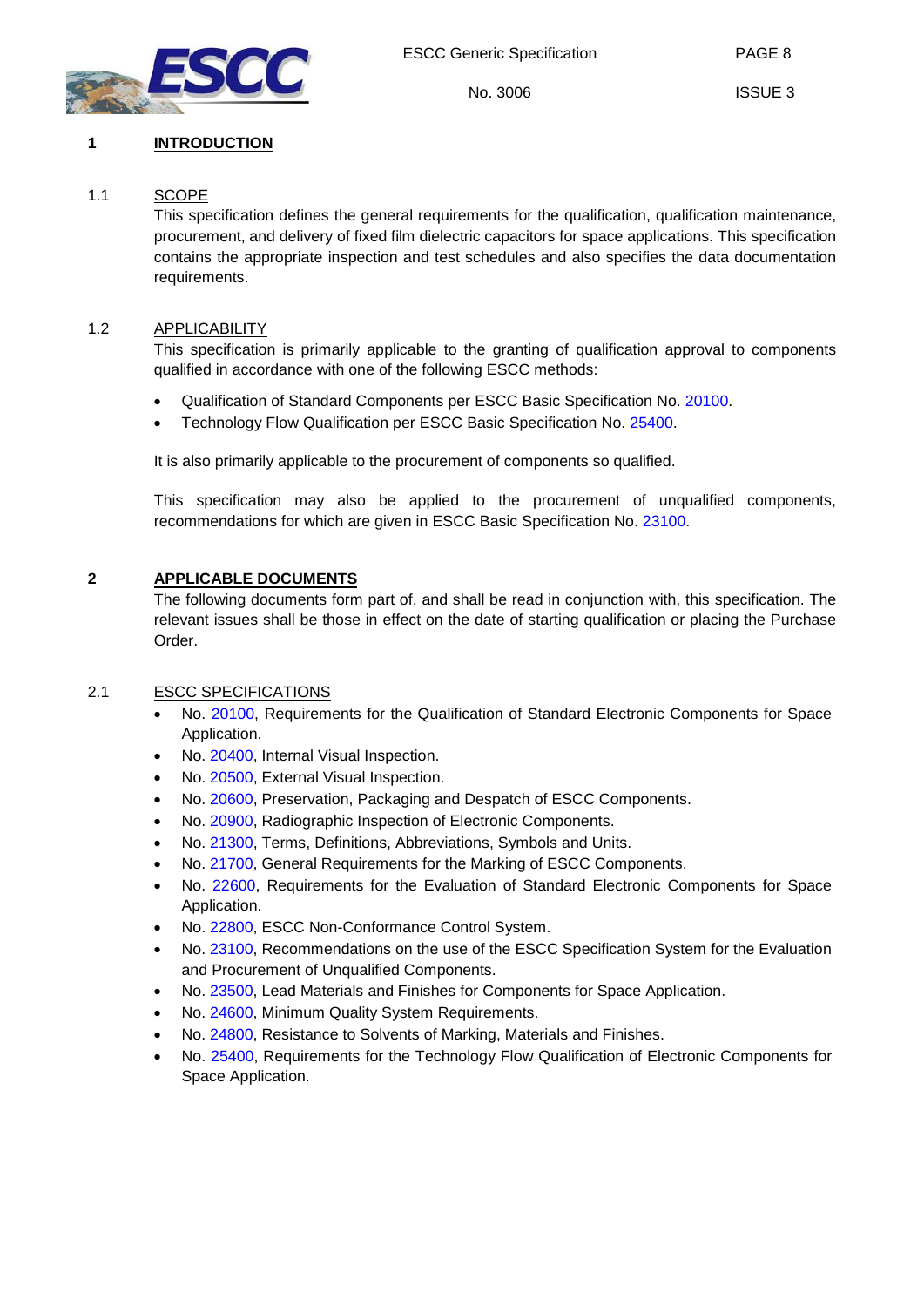

ISSUE 3

For qualification and qualification maintenance or procurement of qualified components, with the exception of ESCC Basic Specifications Nos. [20100,](http://escies.org/escc-specs/published/20100.pdf) [21700,](http://escies.org/escc-specs/published/21700.pdf) [22800,](http://escies.org/escc-specs/published/22800.pdf) [24600](http://escies.org/escc-specs/published/24600.pdf) and [25400,](http://escies.org/escc-specs/published/25400.pdf) where Manufacturers' specifications are equivalent to, or more stringent than, the ESCC Basic Specifications listed above, they may be used in place of the latter, subject to the approval of the ESCC Executive.

Such replacements shall be clearly identified in the applicable Process Identification Document (PID).

For procurement of unqualified components, where Manufacturers' specifications are equivalent to or more stringent than the ESCC Basic Specifications listed above, they may be used in place of the latter subject to the approval of the Orderer.

Such replacements may be listed in an appendix to the appropriate Detail Specification at the request of the Manufacturer or Orderer, subject to the approval of the ESCC Executive.

Unless otherwise stated herein, references within the text of this specification to "the Detail Specification" shall mean the relevant ESCC Detail Specification.

## <span id="page-8-0"></span>2.2 OTHER (REFERENCE) DOCUMENTS

- IEC Publication No. 60068 Part 2, Basic Environmental Testing Procedures.
- IEC Publication No. 60384-1 Part 1, Generic Specification for Fixed Capacitors for Use in Electronic Equipment.

## <span id="page-8-1"></span>2.3 ORDER OF PRECEDENCE

For the purpose of interpretation and in case of conflict with regard to documentation, the following order of precedence shall apply:

- (a) ESCC Detail Specification.<br>(b) ESCC Generic Specificatio
- **ESCC Generic Specification.**
- (c) ESCC Basic Specification.
- (d) Other documents, if referenced herein.

## <span id="page-8-2"></span>**3 TERMS, DEFINITIONS, ABBREVIATIONS, SYMBOLS AND UNITS**

The terms, definitions, abbreviations, symbols and units specified in ESCC Basic Specification No. [21300](http://escies.org/escc-specs/published/21300.pdf) shall apply.

## <span id="page-8-4"></span><span id="page-8-3"></span>**4 REQUIREMENTS**

## 4.1 GENERAL

The requirements for the qualification of a component shall be in accordance with ESCC Basic Specification No. [20100.](http://escies.org/escc-specs/published/20100.pdf)

The requirements for Technology Flow Qualification and the listing of qualified component types shall be in accordance with ESCC Basic Specification No. [25400.](http://escies.org/escc-specs/published/25400.pdf)

The test requirements for procurement of both qualified and unqualified components (see Chart F1) shall comprise:

- Special In-Process Controls.
- Screening Tests.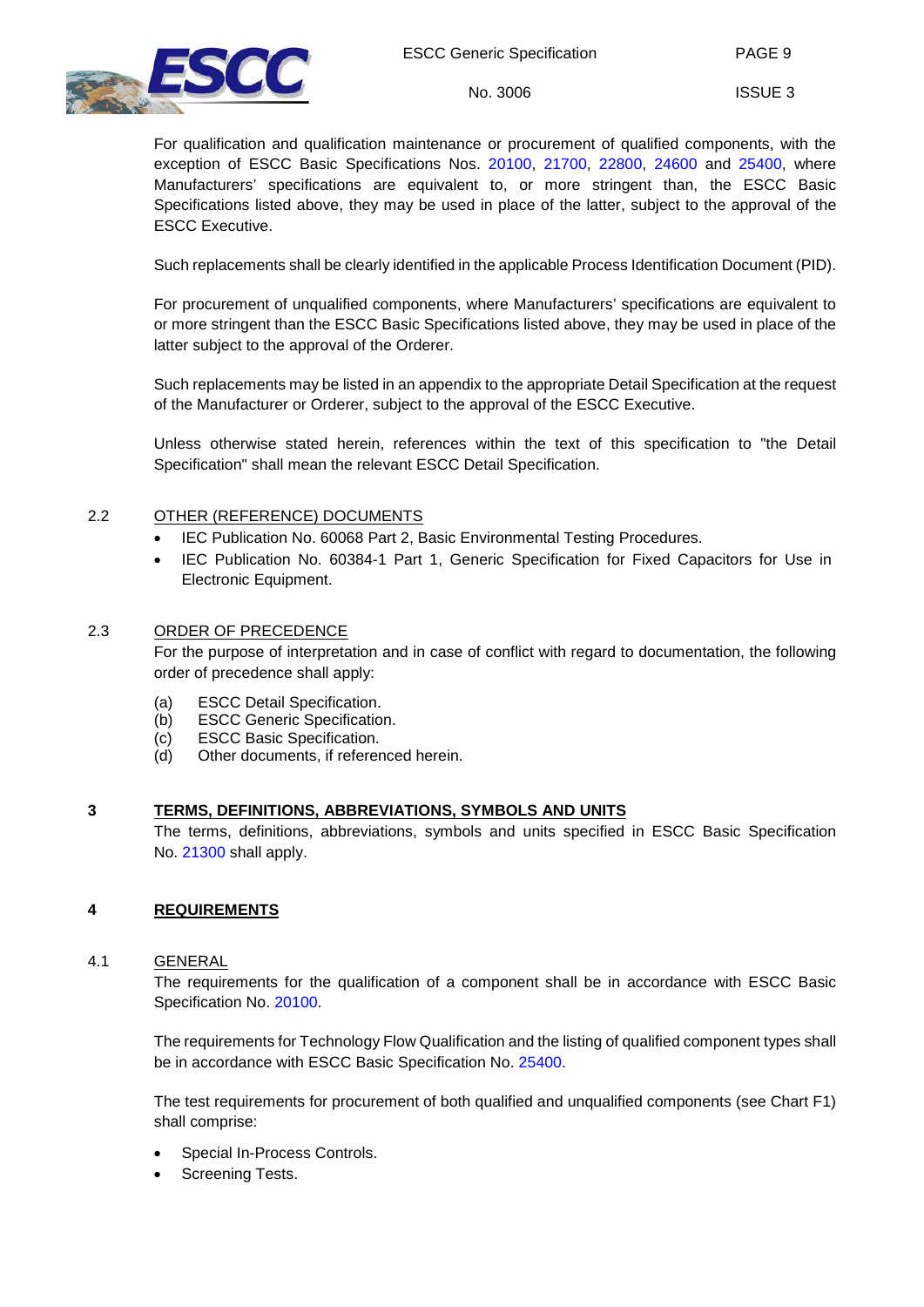

- Periodic Testing (for qualified components only).
- Lot Validation Testing if stipulated in the Purchase Order.

## <span id="page-9-0"></span>4.1.1 Specifications

For qualification, qualification maintenance, procurement and delivery of components in conformity with this specification, the applicable specifications listed in Section [2](#page-7-3) of this document shall apply in total unless otherwise specified herein or in the Detail Specification.

## <span id="page-9-1"></span>4.1.2 Conditions and Methods of Test

The conditions and methods of test shall be in accordance with this specification, the ESCC Basic Specifications referenced herein and the Detail Specification.

## <span id="page-9-2"></span>4.1.3 Manufacturer's Responsibility for Performance of Tests and Inspections

The Manufacturer shall be responsible for the performance of tests and inspections required by the applicable specifications. These tests and inspections shall be performed at the plant of the Manufacturer of the components unless it is agreed by the ESCC Executive (for qualification, qualification maintenance, or procurement of qualified components) or the Orderer (for procurement of unqualified components), to use an approved external facility.

## <span id="page-9-3"></span>4.1.4 Inspection Rights

The ESCC Executive (for qualification, qualification maintenance, or procurement of qualified components) or the Orderer (for procurement of unqualified components if stipulated in the Purchase Order) reserves the right to monitor any of the tests and inspections scheduled in the applicable specifications.

## <span id="page-9-4"></span>4.1.5 Pre-Assembly Customer Source Inspection

If stipulated in the Purchase Order, the Orderer may perform a source inspection at the Manufacturer's facility prior to final assembly (including, for example, performance of Internal Visual Inspection). Details of the inspections to be performed or witnessed and the required period of notification shall be as stipulated in the Purchase Order.

## <span id="page-9-5"></span>4.2 QUALIFICATION AND QUALIFICATION MAINTENANCE REQUIREMENTS ON A MANUFACTURER

To obtain and maintain the qualification of a component, or family of components, a Manufacturer shall satisfy the requirements of ESCC Basic Specification No. [20100.](http://escies.org/escc-specs/published/20100.pdf)

To obtain and maintain the qualification of a component produced using a qualified Technology Flow, a Manufacturer shall satisfy the requirements of ESCC Basic Specification No. [25400.](http://escies.org/escc-specs/published/25400.pdf)

## <span id="page-9-6"></span>4.3 DELIVERABLE COMPONENTS

## <span id="page-9-7"></span>4.3.1 ESCC Qualified Components

Components delivered to this specification shall be processed and inspected in accordance with the relevant Process Identification Document (PID).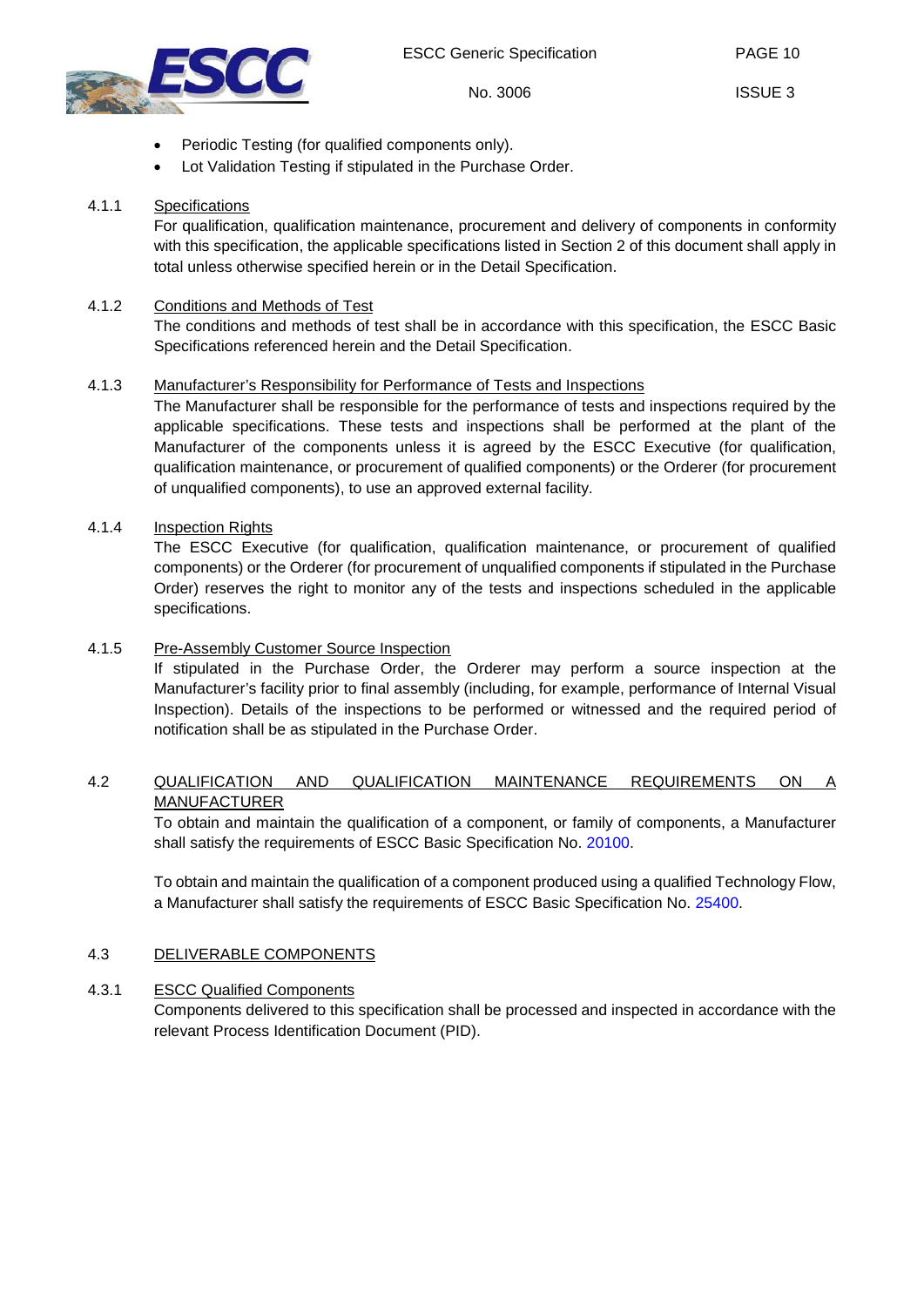



## <span id="page-10-0"></span>4.3.2 ESCC Components

Each component, irrespective of qualification status, identified with an ESCC component number and delivered to this specification shall:

- be traceable to its production lot.
- have satisfactorily completed all the tests required by the relevant issues of the applicable specifications.
- be produced from lots that are considered by the Manufacturer to be capable of passing all applicable tests, and sequences of tests, that are defined in Chart F4. The Manufacturer shall not knowingly supply components that cannot meet this requirement. In the event that, subsequent to delivery and prior to operational use, a component is found to be in a condition such that, demonstrably, it could not have passed these tests at the time of manufacture, this shall be grounds for rejection of the delivered lot.

#### <span id="page-10-1"></span>4.3.3 Lot Failure

Lot failure may occur during Screening Tests (Chart F3) or Qualification, Periodic Testing and Lot Validation Testing (Chart F4).

Should such failure occur during qualification, qualification maintenance or procurement of qualified components the Manufacturer shall initiate the non-conformance procedure in accordance with ESCC Basic Specification No. [22800.](http://escies.org/escc-specs/published/22800.pdf) The Manufacturer shall notify the Orderer and the ESCC Executive by any appropriate written means, within 5 working days, giving details of the number and mode of failure and the suspected cause. No further testing or analysis shall be performed on the failed components until so instructed by the ESCC Executive.

Should such failure occur during procurement of unqualified components the Manufacturer shall notify the Orderer by any appropriate written means within 5 working days, giving details of the number and mode of failure and the suspected cause. No further testing or analysis shall be performed on the failed components until so instructed by the Orderer. The Orderer shall inform the Manufacturer within 5 working days of receipt of notification what action shall be taken.

## <span id="page-10-2"></span>4.4 MARKING

All components procured and delivered to this specification shall be marked in accordance with ESCC Basic Specification No. [21700.](http://escies.org/escc-specs/published/21700.pdf)

## <span id="page-10-3"></span>4.5 MATERIALS AND FINISHES

Specific requirements for materials and finishes are specified in the Detail Specification. Where a definite material or finish is not specified a material or finish shall be used so as to ensure that the component meets the performance requirements of this specification and the Detail Specification. Acceptance or approval of any constituent material or finish does not guarantee acceptance of the finished product.

All materials and finishes of the components specified in the Detail Specification shall comply with the restrictions on materials specified in ESCC Basic Specification No. [22600.](http://escies.org/escc-specs/published/22600.pdf)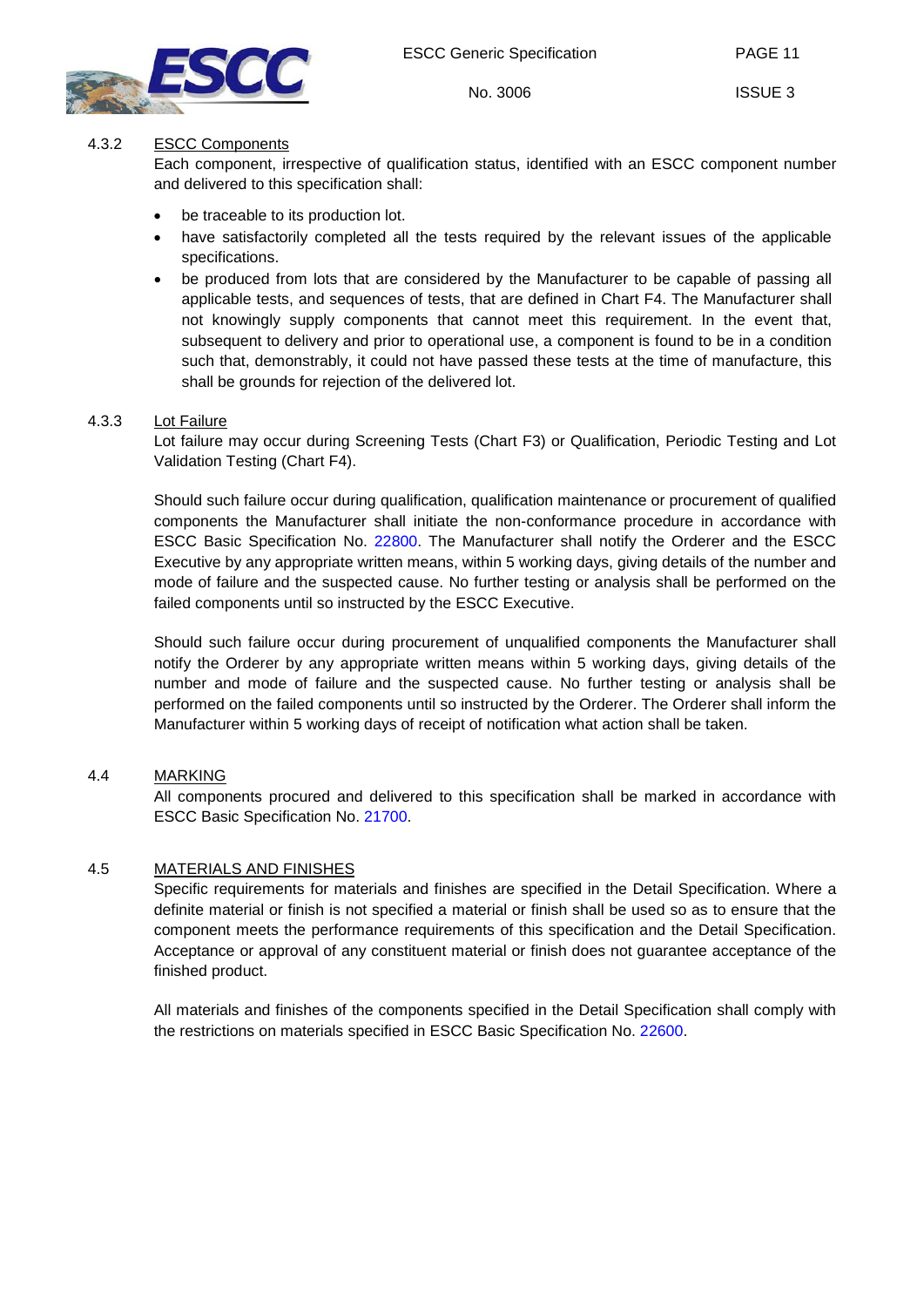

PAGE 12

ISSUE 3

## <span id="page-11-1"></span><span id="page-11-0"></span>**5 PRODUCTION CONTROL**

## 5.1 GENERAL

Unless otherwise specified herein or in the Detail Specification all lots of components used for qualification and qualification maintenance, Lot Validation Testing and for delivery shall be subject to tests and inspections in accordance with Chart F2 in the sequence shown.

Any components which do not meet these requirements shall be removed from the lot and at no future time be resubmitted to the requirements of this specification.

The applicable test requirements are detailed in the paragraphs referenced in Chart F2.

For qualified components the full production control provisions are defined in the PID.

## <span id="page-11-2"></span>5.2 SPECIAL IN-PROCESS CONTROLS

<span id="page-11-3"></span>5.2.1 Internal Visual Inspection Internal Visual Inspection shall be performed in accordance with Para. [8.1.](#page-15-4)

## <span id="page-11-4"></span>5.2.2 Dimension Check

Dimension Check shall be performed in accordance with Para. [8.2](#page-15-5) on 3 samples.

In the event of any failure a 100% Dimension Check shall be performed.

- <span id="page-11-5"></span>5.2.3 Weight The maximum weight of the component specified in the Detail Specification shall be guaranteed but not tested.
- <span id="page-11-6"></span>5.2.4 Documentation Documentation of Special In-Process Controls shall be in accordance with Para. [9.5.](#page-24-3)

## <span id="page-11-8"></span><span id="page-11-7"></span>**6 SCREENING TESTS**

#### 6.1 GENERAL

Unless otherwise specified herein or in the Detail Specification, all lots of components used for qualification and qualification maintenance, Lot Validation Testing, and for delivery, shall be subjected to tests and inspections in accordance with Chart F3 in the sequence shown.

Any components which do not meet these requirements shall be removed from the lot and at no future time be resubmitted to the requirements of this specification.

The applicable test methods and conditions are specified in the paragraphs referenced in Chart F3.

## <span id="page-11-9"></span>6.2 FAILURE CRITERIA

- <span id="page-11-10"></span>6.2.1 Environmental and Mechanical Test Failure The following shall be counted as component failures:
	- Components which fail during tests for which the pass/fail criteria are inherent in the test method, i.e. Seal (Fine and Gross Leak), External Visual Inspection.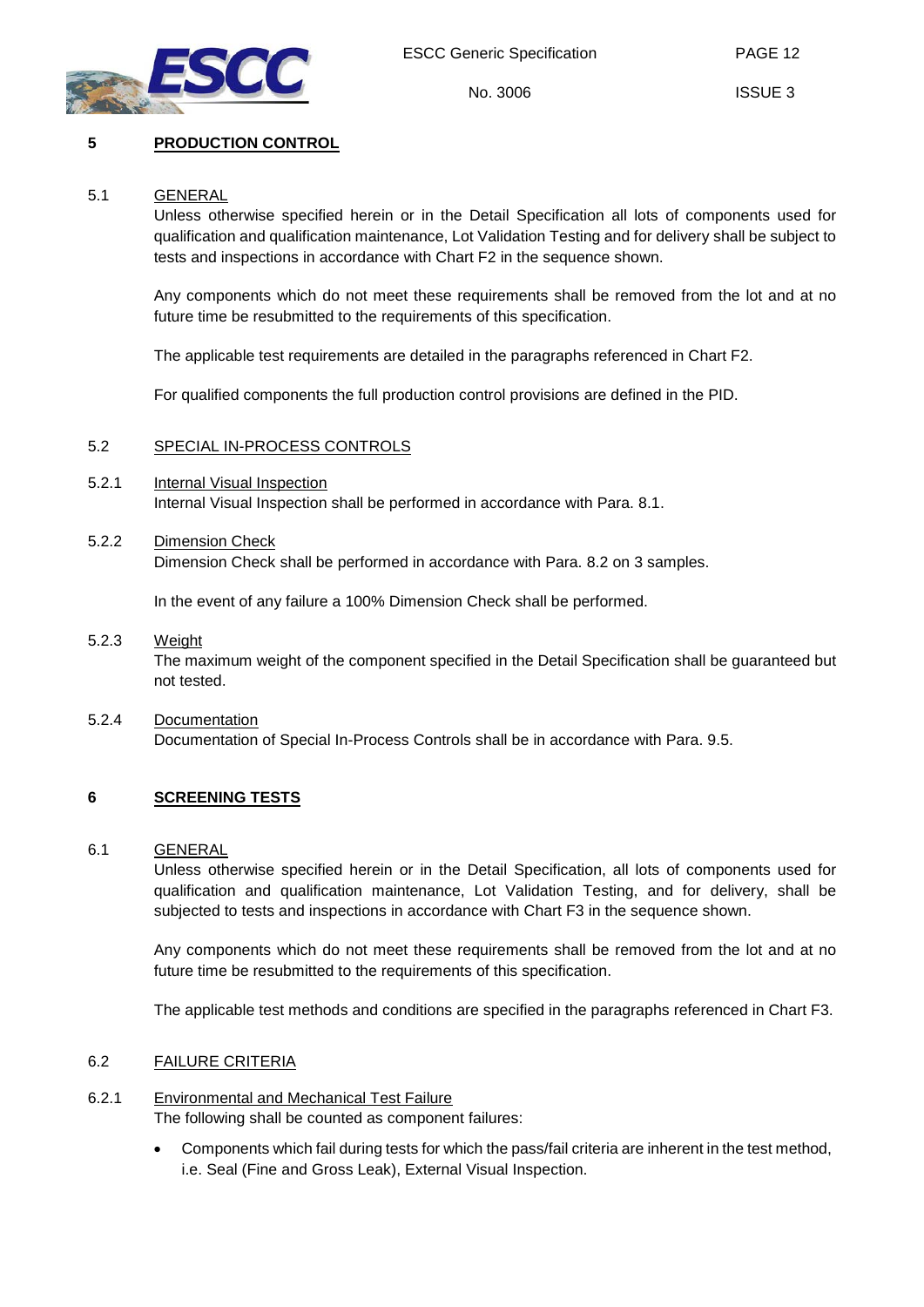

PAGE 13

ISSUE 3

## <span id="page-12-0"></span>6.2.2 Parameter Limit Failure

A component shall be counted as a limit failure if one or more parameters exceed the limits shown in Room Temperature Electrical Measurements or High and Low Temperatures Electrical Measurements in the Detail Specification.

Any component which exhibits a limit failure prior to the submission to Burn-in shall be rejected and not counted when determining lot rejection.

#### <span id="page-12-1"></span>6.2.3 Other Failures

A component shall be counted as a failure in any of the following cases:

- Visual failure.
- Mechanical failure.
- Handling failure.
- Lost component.

#### <span id="page-12-2"></span>6.3 FAILED COMPONENTS

A component shall be considered as a failed component if it exhibits one or more of the failure modes described in Para. [6.2.](#page-11-9)

#### <span id="page-12-3"></span>6.4 LOT FAILURE

In the case of lot failure, the Manufacturer shall act in accordance with Para. [4.3.3.](#page-10-1)

#### <span id="page-12-4"></span>6.4.1 Lot Failure during 100% Testing

If the number of components failed on the basis of the failure criteria specified in Para. [6.2.2](#page-12-0) exceeds 3% (rounded upwards to the nearest whole number) of the components submitted to Burn-in of Chart F3, the lot shall be considered as failed.

If a lot is composed of groups of components of one family defined in one ESCC Detail Specification, but separately identifiable for any reason, then the lot failure criteria shall apply separately to each identifiable group.

#### <span id="page-12-5"></span>6.4.2 Lot Failure during Sample Testing

A lot shall be considered as failed if the number of allowable failures during sample testing as specified herein or in the Detail Specification, is exceeded.

Unless otherwise specified, if a lot failure occurs, a 100% testing may be performed but the cumulative percent defective shall not exceed that specified in Para. [6.4.1.](#page-12-4)

#### <span id="page-12-6"></span>6.5 DOCUMENTATION

Documentation of Screening Tests shall be in accordance with Para. [9.6.](#page-24-4)

## <span id="page-12-7"></span>**7 QUALIFICATION, QUALIFICATION MAINTENANCE AND LOT VALIDATION TESTING**

The requirements of this paragraph are applicable to the tests performed on components or test structures as part of qualification or qualification maintenance in accordance with either ESCC Basic Specification No. [20100](http://escies.org/escc-specs/published/20100.pdf) or [25400](http://escies.org/escc-specs/published/25400.pdf) as applicable. They are also applicable to Lot Validation Testing as part of the procurement of qualified or unqualified components.

All components shall be serialised prior to the tests and inspections.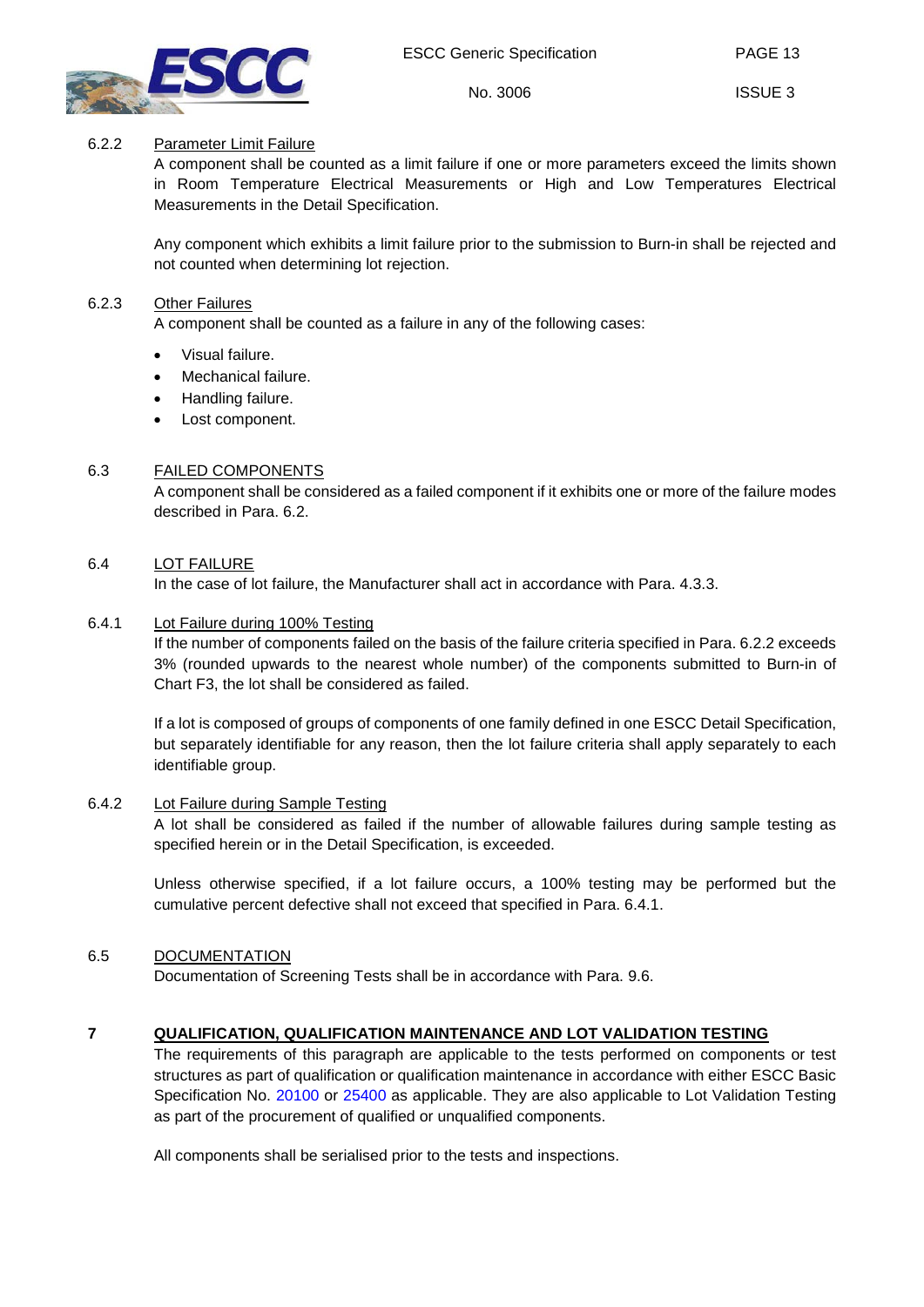

PAGE 14

## <span id="page-13-1"></span><span id="page-13-0"></span>7.1 QUALIFICATION TESTING

## 7.1.1 General

Qualification Testing shall be in accordance with the requirements specified in Chart F4. The tests of Chart F4 shall be performed on the specified sample, chosen at random from components which have successfully passed the tests in Chart F3. This sample constitutes the Qualification Test Lot.

The Qualification Test Lot is divided into subgroups of tests and all components assigned to a subgroup shall be subjected to all of the tests in that subgroup, in the sequence shown. The applicable test requirements are detailed in the paragraphs referenced in Chart F4.

The conditions governing qualification testing are specified in ESCC Basic Specification No. [20100.](http://escies.org/escc-specs/published/20100.pdf)

#### <span id="page-13-2"></span>7.1.2 Distribution within the Qualification Test Lot

Where a Detail Specification covers a range, or series of components that are considered similar, then the Qualification Test Lot shall be comprised of test vehicles so selected that they adequately represent all of the various mechanical, structural and electrical peculiarities of that range or series.

In addition, the Qualification Test Lot test vehicles shall be selected in accordance with the following provisions:

- Components with the maximum and minimum rated voltage proposed for qualification shall be selected and for these voltages, the maximum and minimum case sizes. If there are more than 4 sizes an intermediate size shall also be selected.
- For each voltage/case size combination selected, the maximum capacitance and tightest tolerance shall be selected.
- Components with differing lead diameters shall be represented.
- Components with critical capacitance value(s) shall be represented.

The test vehicles may be specified by, but in any case shall be agreed with, the ESCC Executive, prior to the commencement of qualification testing and the justification for the selection shall be declared in the qualification test report.

#### <span id="page-13-3"></span>7.2 QUALIFICATION WITHIN A TECHNOLOGY FLOW

The qualification of a component produced using a qualified Technology Flow shall be in accordance with ESCC Basic Specification No. [25400.](http://escies.org/escc-specs/published/25400.pdf)

#### <span id="page-13-4"></span>7.3 QUALIFICATION MAINTENANCE (PERIODIC TESTING)

Qualification is maintained through Periodic Testing and the test requirements of Para. [7.1](#page-13-0) shall apply. For each subgroup the sample size and the period between successive subgroup testing shall be as specified in Chart F4. The conditions governing qualification maintenance are specified in ESCC Basic Specification No. [20100.](http://escies.org/escc-specs/published/20100.pdf)

Qualification of a component, produced using a qualified Technology Flow, is maintained by the maintenance of the Technology Flow Qualification itself in accordance with ESCC Basic Specification No. [25400.](http://escies.org/escc-specs/published/25400.pdf)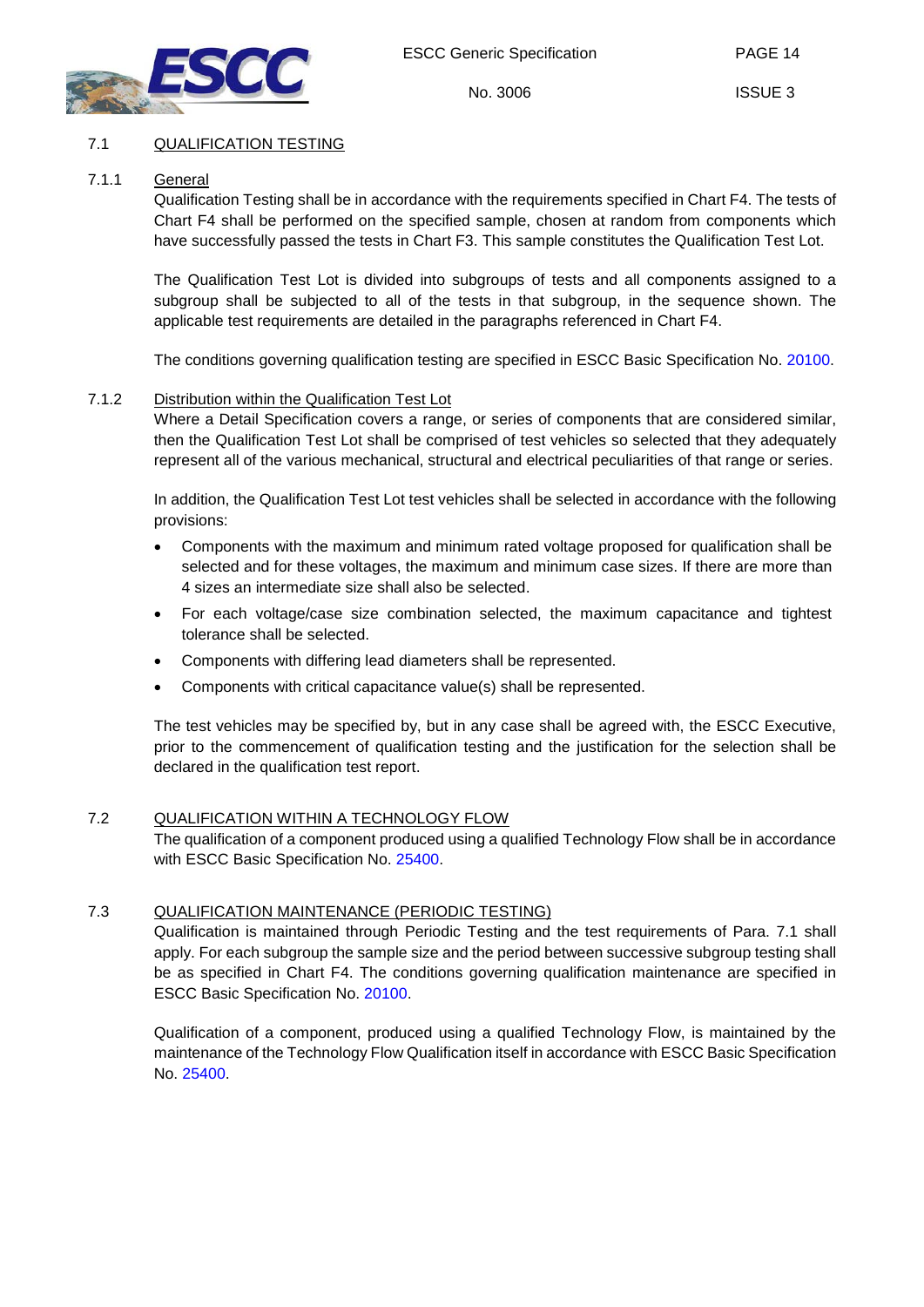

PAGE 15

## <span id="page-14-0"></span>7.4 LOT VALIDATION TESTING

For procurement of qualified components, Lot Validation Testing is not required and shall only be performed if specifically stipulated in the Purchase Order.

For procurement of unqualified components the need for Lot Validation Testing shall be determined by the Orderer (ref. ESCC Basic Specification No. [23100\)](http://escies.org/escc-specs/published/23100.pdf).

When Lot Validation Testing is required, it shall consist of the performance of one or more of the tests or subgroup test sequences of Chart F4. The testing to be performed and the sample size shall be as stipulated in the Purchase Order.

When procurement of more than one component type is involved from a family, range or series, the selection of representative samples shall also be stipulated in the Purchase Order.

## <span id="page-14-1"></span>7.5 FAILURE CRITERIA

The following criteria shall apply to Qualification, Periodic Testing and Lot Validation Testing.

## <span id="page-14-2"></span>7.5.1 Environmental and Mechanical Test Failures

The following shall be counted as component failures:

• Components which fail during tests for which the pass/fail criteria are inherent in the test method, e.g. Robustness of Terminations, Solderability, etc.

#### <span id="page-14-3"></span>7.5.2 Electrical Failures

The following shall be counted as component failures:

• Components which fail one or more of the applicable limits at each of the relevant data points specified for environmental, mechanical and endurance testing in Intermediate and End-Point Electrical Measurements in the Detail Specification.

## <span id="page-14-4"></span>7.5.3 Other Failures

A component shall be counted as a failure in any of the following cases:

- Visual failure.
- Mechanical failure.
- Handling failure.
- Lost component.

#### <span id="page-14-5"></span>7.6 FAILED COMPONENTS

A component shall be considered as failed if it exhibits one or more of the failure modes detailed in Para. [7.5.](#page-14-1)

When requested by the ESCC Executive (for qualification, qualification maintenance or procurement of qualified components) or the Orderer (for procurement of qualified or unqualified components), failure analysis of failed components shall be performed under the responsibility of the Manufacturer and the results provided.

Failed components shall be retained at the Manufacturer's plant until the final disposition has been agreed and certified.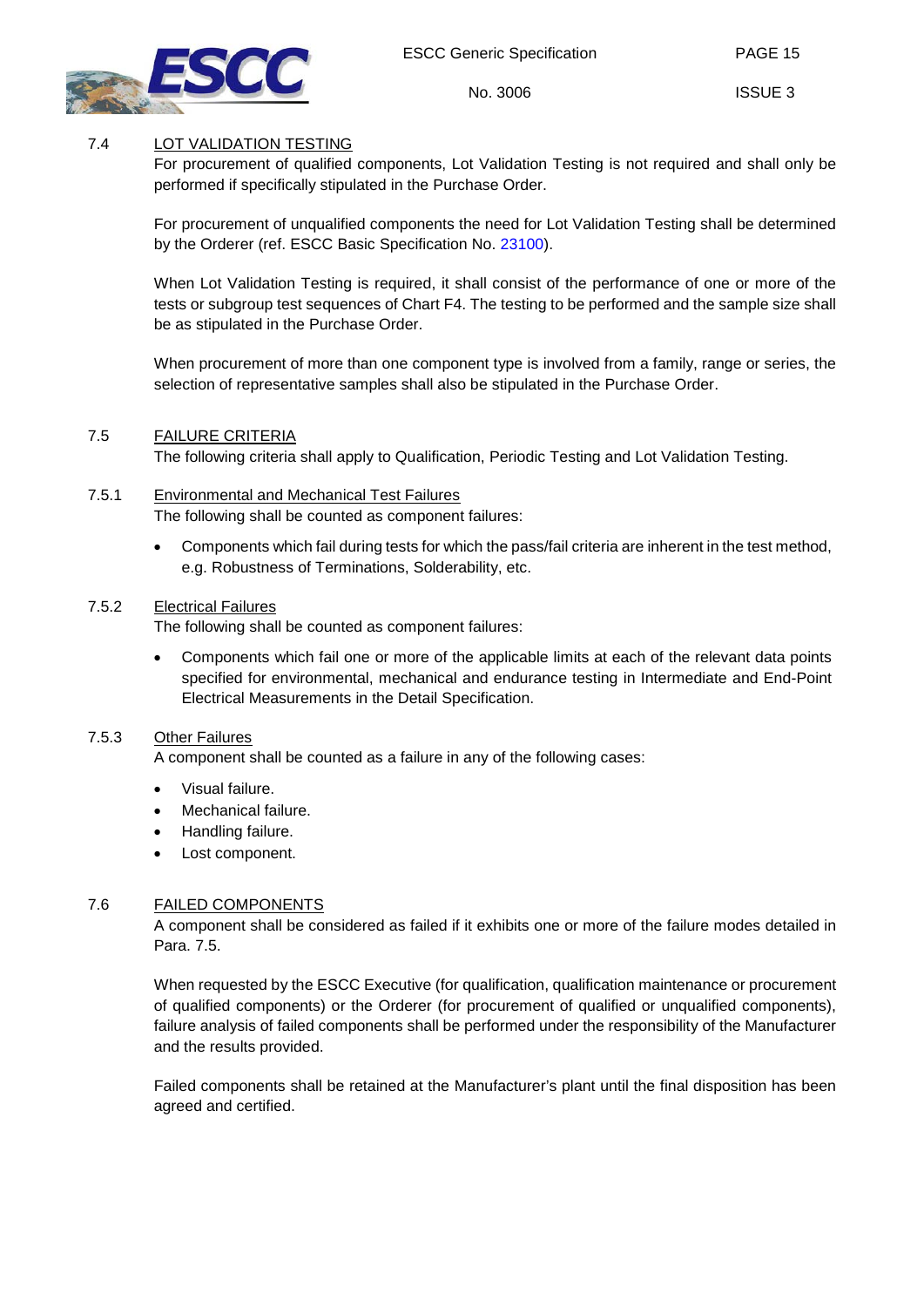

PAGE 16

ISSUE 3

## <span id="page-15-0"></span>7.7 LOT FAILURE

For Qualification Testing and Periodic Testing, the lot shall be considered as failed if one component in any subgroup of Chart F4 is a failed component based on the criteria specified in Para. [7.5.](#page-14-1)

For procurement, the lot shall be considered as failed if one component in any test specified for Lot Validation Testing is a failed component based on the criteria specified in Para. [7.5.](#page-14-1)

In the case of lot failure, the Manufacturer shall act in accordance with Para. [4.3.3.](#page-10-1)

## <span id="page-15-1"></span>7.8 QUALIFICATION, PERIODIC TESTING AND LOT VALIDATION TESTING SAMPLES

All tests of Chart F4 are considered to be destructive and therefore components so tested shall not form part of the delivery lot.

## <span id="page-15-2"></span>7.9 DOCUMENTATION

Documentation of Qualification, Periodic Testing and Lot Validation Testing shall be in accordance with Para. [9.7.](#page-24-5)

## <span id="page-15-3"></span>**8 TEST METHODS AND PROCEDURES**

If a Manufacturer elects to eliminate or modify a test method or procedure, the Manufacturer is still responsible for delivering components that meet all of the performance, quality and reliability requirements defined in this specification and the Detail Specification.

For a qualified component, documentation supporting the change shall be approved by the ESCC Executive and retained by the Manufacturer. It shall be copied, when requested, to the ESCC Executive. The change shall be specified in an appendix to the Detail Specification and in the PID.

For an unqualified component the change shall be approved by the Orderer. The change may be specified in an appendix to the Detail Specification at the request of the Manufacturer or Orderer, subject to the approval of the ESCC Executive.

#### <span id="page-15-4"></span>8.1 INTERNAL VISUAL INSPECTION ESCC Basic Specification No. [20400.](http://escies.org/escc-specs/published/20400.pdf)

## <span id="page-15-5"></span>8.2 EXTERNAL VISUAL INSPECTION AND DIMENSION CHECK External Visual Inspection shall be performed in accordance with ESCC Basic Specification No. [20500.](http://escies.org/escc-specs/published/20500.pdf)

Dimension Check shall be performed in accordance with ESCC Basic Specification No. [20500.](http://escies.org/escc-specs/published/20500.pdf)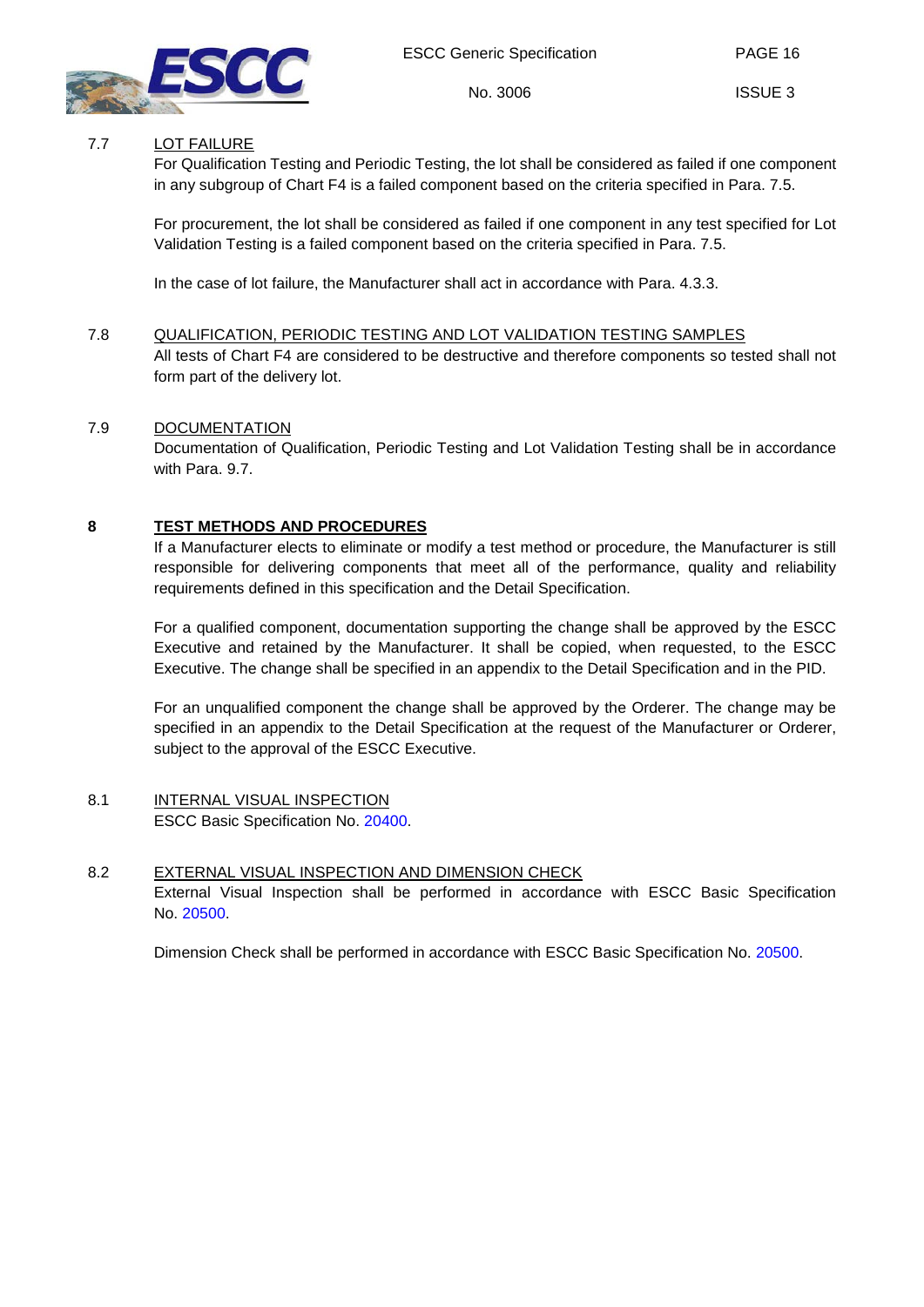



PAGE 17

ISSUE 3

## <span id="page-16-0"></span>8.3 RAPID CHANGE OF TEMPERATURE

Components shall be subjected to Test Na of IEC Publication No. 60068-2-14. The following details shall apply:

No. 3006

- Test Conditions:
	- (a) Low temperature: minimum storage temperature rating as specified in the Detail Specification.
	- (b) High temperature: maximum storage temperature rating as specified in the Detail Specification.
	- (c) Number of cycles: 10.
	- (d) Exposure time (each cycle, each temperature): 30 minutes.
	- (e) Transition time: 1 minute.
- Data Points:

Only applicable to Qualification and Periodic Testing – Chart F4.

Prior to the test, Capacitance shall be measured as specified in Intermediate and End-Point Electrical Measurements in the Detail Specification.

On completion of testing, the components shall be subjected to standard atmospheric conditions for recovery for 24 ±2 hours.

After recovery, the components shall be visually examined. There shall be no evidence of damage. Capacitance, Change in Capacitance and Tangent of Loss Angle shall be measured as specified in Intermediate and End-Point Electrical Measurements in the Detail Specification. Change in Capacitance shall be related to the initial measurements.

## <span id="page-16-1"></span>8.4 ELECTRICAL MEASUREMENTS

## <span id="page-16-2"></span>8.4.1 General

Unless otherwise specified in the Detail Specification, the following electrical measurements and test methods apply.

## <span id="page-16-3"></span>*8.4.1.1 Capacitance*

In accordance with IEC Publication No. 60384-1 clause 4.7. Unless otherwise specified, the following details shall apply:

- (a) Measuring frequency:
	- o For C ≤ 1µF: 1000 ±200Hz
	- o For C > 1µF: 50Hz 120Hz
- (b) Measuring voltage:
	- o For  $C \le 1 \mu F$ : ≤ 0.04×UR
	- o For  $C > 1 \mu F$ : 0.2×U<sub>R</sub> or 70Vrms (whichever is less)

Temperature variation due to handling shall be avoided.

## <span id="page-16-4"></span>*8.4.1.2 Tangent of Loss Angle*

In accordance with IEC Publication No. 60384-1 clause 4.8.1. Unless otherwise specified, the following details shall apply:

- (a) Measuring frequency:
	- o For C ≤ 1µF: 1000 ±200Hz
	- o For C > 1µF: 50Hz 120Hz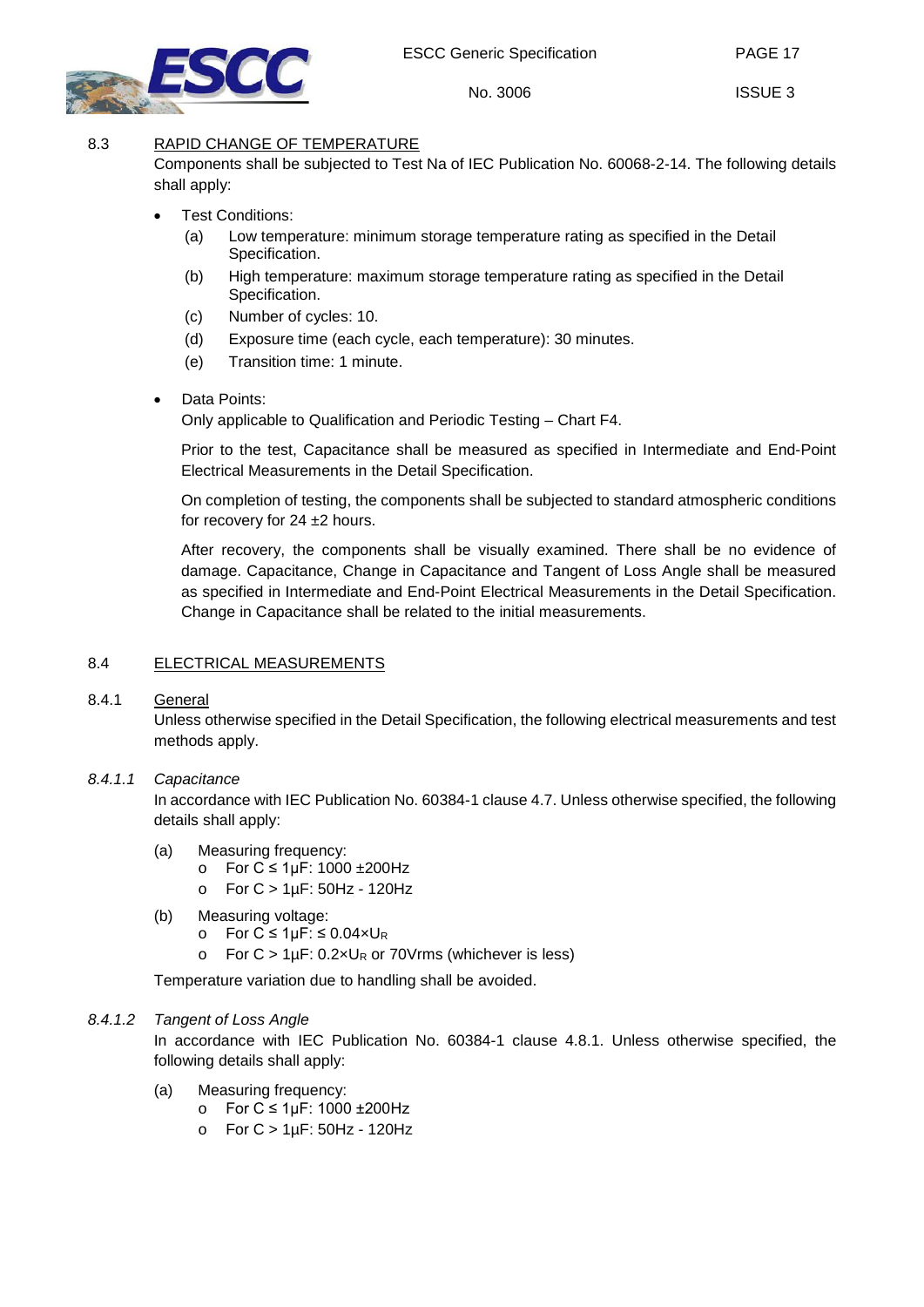

ISSUE 3

- (b) Measuring voltage:
	- o For C ≤ 1µF: ≤ 0.04×U<sup>R</sup>
	- For  $C > 1 \mu F$ : 0.2×U<sub>R</sub> or 70Vrms (whichever is less)

Temperature variation due to handling shall be avoided.

#### <span id="page-17-0"></span>*8.4.1.3 Insulation Resistance*

Unless otherwise specified, in accordance with IEC Publication No. 60384-1 clause 4.5, tests A (Dielectric), B (Internal Insulation) and C (Body Insulation) as applicable.

For insulated capacitors tested during Screening Tests, Insulation Resistance (Body Insulation) per test C shall be performed on a sample of 5 components from each manufacturing lot with 0 failures allowed. In the event of any failure a 100% inspection may be performed. In the case of 100% inspection, a 1% total percent defective is allowed.

For sleeved capacitors of diameter ≥ 10mm and length ≥ 27mm tested during Qualification and Periodic Testing, the insulation resistance shall be measured between two wire windings placed 12.7  $\pm$ 0.5mm apart around the sleeve of the capacitor. The wire windings shall consist of three close turns of 1 $\pm$ 0.1mm bare copper wire.

#### <span id="page-17-1"></span>*8.4.1.4 Voltage Proof*

In accordance with IEC Publication No. 60384-1 clause 4.6, tests A (Dielectric), B (Internal Insulation) and C (Body Insulation) as applicable. Unless otherwise specified, the following details shall apply:

- (a) Test voltage:
	- Terminal-to-terminal:
	- o For Screening Tests: 1.6×UR<br>○ For Qualification and Periodic
	- For Qualification and Periodic Testing: 1.6×U<sub>R</sub> for capacitors with U<sub>R</sub> > 1000V; 2×U<sub>R</sub> for capacitors with  $U_R \le 1000V$

Terminal-to-case:

- $\circ$  1.6×U<sub>R</sub> for capacitors with U<sub>R</sub> > 1000V
- o  $2 \times U_R$  for capacitors with  $U_R$  ≤ 1000V with a minimum of 200V.
- o Not applicable when the case is a terminal.
- (b) Voltage application time:  $60 (+0 -1)s$ . Capacitors with  $U_R > 500V$  shall then be short-circuited for 24 hours minimum.
- (c) Charging current:  $50pA/pF$  maximum for  $C \le 1000pF$ ; 0.05A maximum for  $C > 1000pF$
- (d) Charging circuit time constant: 1s maximum.

For insulated capacitors tested during Screening Tests, Voltage Proof (Body Insulation) per test C shall be performed on a sample of 5 components from each manufacturing lot with 0 failures allowed. In the event of any failure a 100% inspection may be performed. In the case of 100% inspection, a 1% total percent defective is allowed.

For sleeved capacitors of diameter ≥ 10mm and length ≥ 27mm tested during Qualification and Periodic Testing, a voltage proof test voltage of 4kVdc (unless otherwise specified in the Detail Specification) shall be applied between two wire windings placed  $12.7 \pm 0.5$ mm apart around the sleeve of the capacitor. The wire windings shall consist of three close turns of  $1 \pm 0.1$ mm bare copper wire.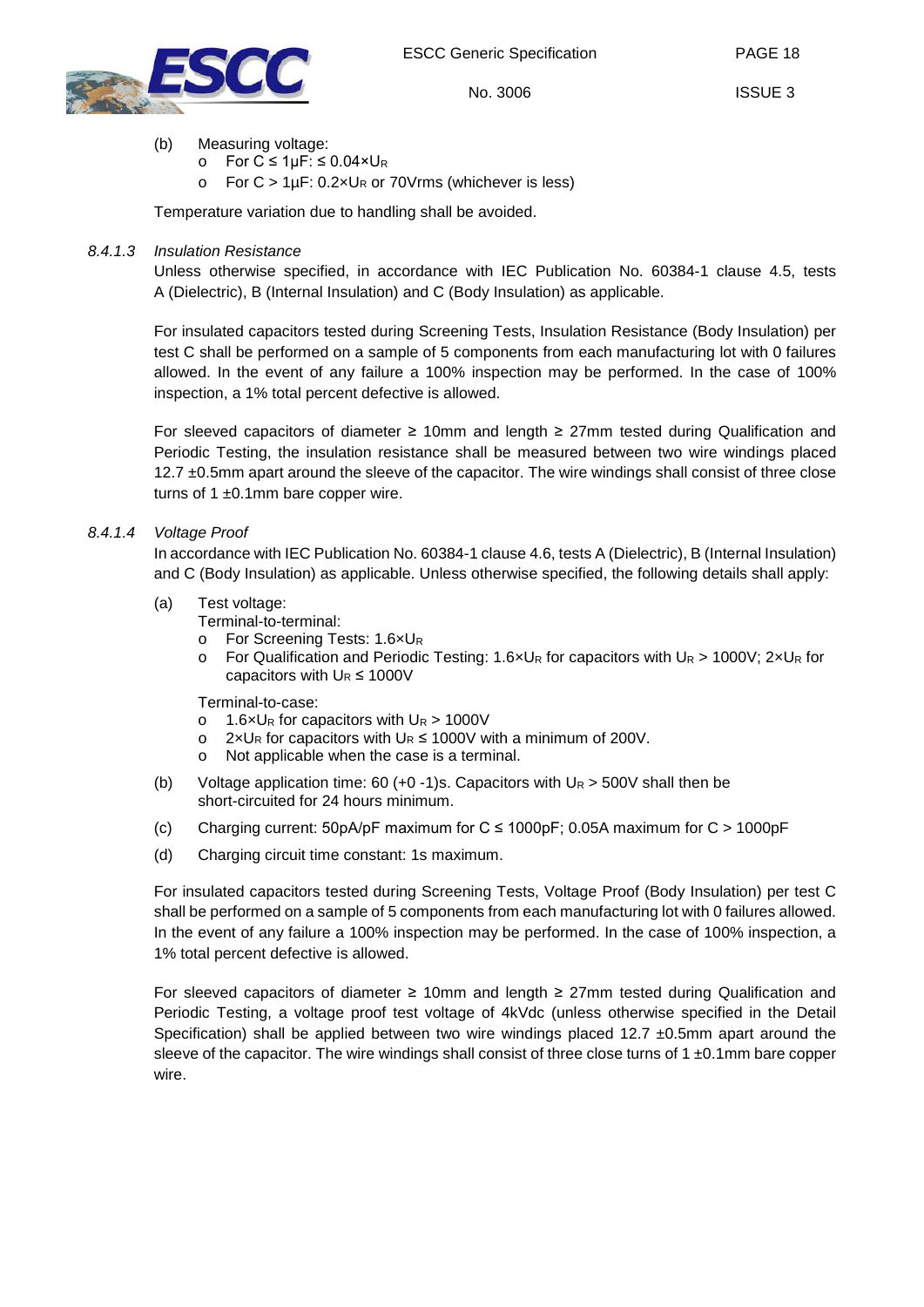



PAGE 19

ISSUE 3

## <span id="page-18-0"></span>*8.4.1.5 Temperature Coefficient*

The temperature coefficient shall be determined as follows. Unless otherwise specified, components shall be maintained at each of the following temperature steps in turn until both chamber temperature and capacitance have fully stabilised:

- (a) Minimum operating temperature rating  $\pm 2^{\circ}C$ , as specified in the Detail Specification.
- (b)  $+22 \pm 2^{\circ}$ C (reference point).
- (c) Maximum operating temperature rating  $\pm 2^{\circ}$ C, as specified in the Detail Specification.
- Data Points:

At each step, after stabilisation, Capacitance and chamber temperature shall be measured. Temperature measurement shall be accurate to within 0.5°C.

For Screening Tests: The capacitance change over temperature at each step, referred to the capacitance at the reference point, shall meet the Temperature Coefficient limits specified in High and Low Temperatures Electrical Measurements in the Detail Specification. Measurements shall be on a go-no-go basis.

For Qualification and Periodic Testing: The capacitance change over temperature at each step, referred to the capacitance at the reference point, shall meet the Temperature Coefficient limits specified in Intermediate and End-Point Electrical Measurements in the Detail Specification. Measurements shall be recorded against serial number.

## <span id="page-18-1"></span>8.4.2 Room Temperature Electrical Measurements

Room Temperature Electrical Measurements shall be performed as specified in the Detail Specification.

## <span id="page-18-2"></span>8.4.3 High and Low Temperatures Electrical Measurements

High and Low Temperatures Electrical Measurements shall be performed as specified in the Detail Specification. Unless otherwise specified, measurements shall be performed on a sample of 5 components from each manufacturing lot with 0 failures allowed. In the event of any failure a 100% inspection may be performed.

## <span id="page-18-3"></span>8.4.4 Intermediate and End-Point Electrical Measurements

At each of the relevant data points, Intermediate and End-Point Electrical Measurements shall be performed as specified in the Detail Specification. All values obtained shall be recorded against serial numbers and the parameter drift calculated if specified.

## <span id="page-18-4"></span>8.5 SEAL (FINE AND GROSS LEAK)

## <span id="page-18-5"></span>8.5.1 Fine Leak

Components shall be subjected to Test Qk, Method 1, of IEC Publication No. 60068-2-17. The following details shall apply:

- (a) Severity: 1000 hours.
- (b) Immersion pressure: ≤ 400kPa, unless otherwise specified in the Detail Specification.

## <span id="page-18-6"></span>8.5.2 Gross Leak

Components shall be subjected to Test Qc, Method 1, of IEC Publication No. 60068-2-17.

## <span id="page-18-7"></span>8.6 BURN-IN

Components shall be subjected to an endurance test in accordance with IEC Publication No. 60384-1 clause 4.23. The test conditions shall be as specified in Burn-in in the Detail Specification.

Unless otherwise specified, the burn-in duration shall be 96 hours minimum.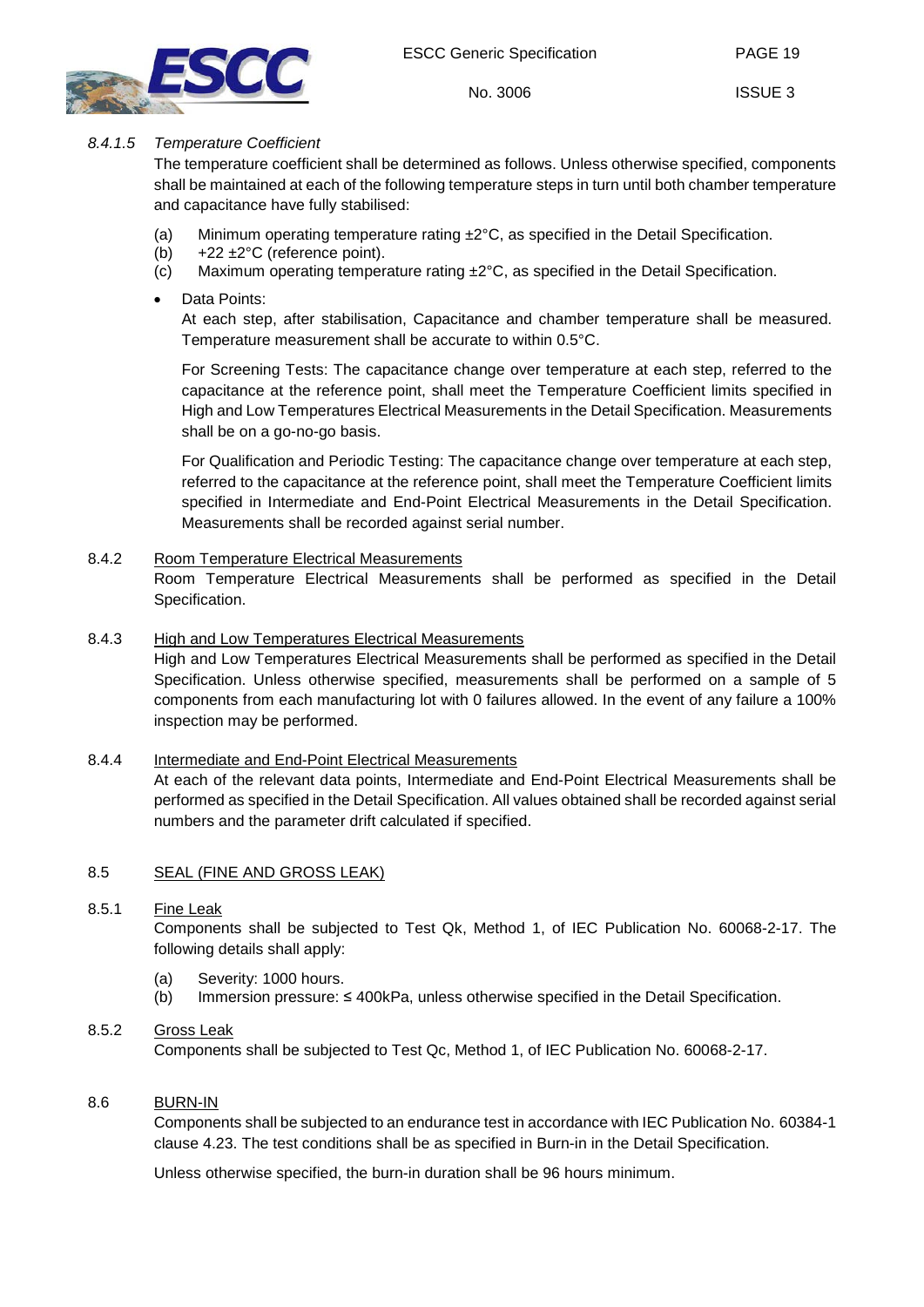

PAGE 20

## <span id="page-19-0"></span>8.7 VIBRATION

Components shall be subjected to Test Fc of IEC Publication No. 60068-2-6. The following details shall apply:

- **Test Conditions:** 
	- (a) Frequency Range and Duration: The entire frequency range of 10 to 2000Hz and return to 10Hz shall be traversed in 10 minutes. This cycle shall be performed 12 times in each of three mutually perpendicular directions (total of 36 times), so that the motion shall be applied for a total period of approximately 6 hours.
	- (b) Amplitude: 1.5mm or 200m/s2 whichever is the less severe.
	- (c) Applied voltage:  $0.5 \times U_R$
	- (d) Mounting: The components shall be mechanically connected to the vibration generator either directly or by means of a fixture. Mounting fixtures shall enable the components to be vibrated in 3 mutually perpendicular axes in turn, which should be so chosen that faults are most likely to be revealed. If the component is provided with specific means of mounting, they shall be used and any additional restraining straps should be avoided. Unless otherwise specified, components not provided with specific means of mounting shall be clamped by the body and leads (leads clamped at 6mm from the body). External connections should add the minimum restraint and mass.
- Data Points:

During the last cycle in each direction, the components shall be monitored for intermittent electrical connection of 0.5ms or longer, or open or short circuits.

On completion of testing, the components shall be visually examined and there shall be no evidence of damage.

#### <span id="page-19-1"></span>8.8 SHOCK

Components shall be subjected to Test Ea of IEC Publication No. 60068-2-27. The following details shall apply:

- Test Conditions:
	- (a) Pulse shape: Half-sine.
	- (b) Peak acceleration: 500m/s2
	- (c) Pulse duration: 11ms
	- (d) Applied voltage: 0.5×UR
	- (e) Mounting: The components shall be mechanically connected to the shock machine either directly or by means of a fixture. Mounting fixtures shall enable the components to be shocked in 3 mutually perpendicular axes in turn, which should be so chosen that faults are most likely to be revealed. If the component is provided with specific means of mounting, they shall be used and any additional restraining straps should be avoided. Unless otherwise specified, components not provided with specific means of mounting shall be clamped by the body and leads (leads clamped at 6mm from the body). Any external connections should add the minimum restraint and mass.
- Data Points:

During the last cycle in each direction, the components shall be monitored for intermittent electrical connection of 0.5ms or longer, or open or short circuits.

On completion of testing, the components shall be visually examined and there shall be no evidence of damage.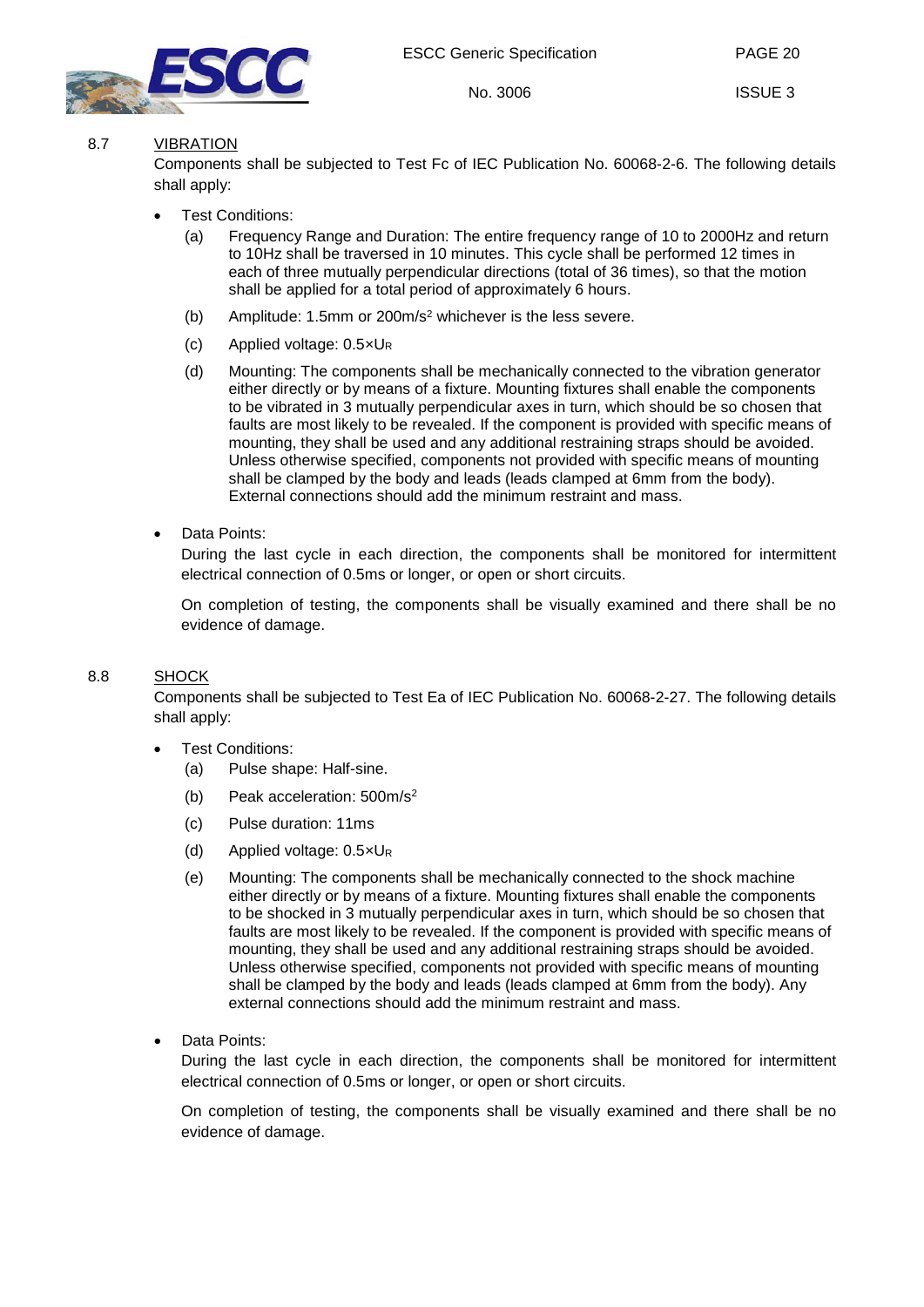

PAGE 21

## <span id="page-20-1"></span><span id="page-20-0"></span>8.9 CLIMATIC SEQUENCE

## 8.9.1 Initial Measurements

Capacitance shall be measured as specified in Intermediate and End-Point Electrical Measurements in the Detail Specification.

#### <span id="page-20-2"></span>8.9.2 Dry Heat

Components shall be subjected to Test Bb of IEC Publication No. 60068-2-2 under the following conditions:

- (a) Duration: 2 hours.
- (b) Temperature: Maximum storage temperature as specified in Maximum Ratings in the Detail Specification.

#### <span id="page-20-3"></span>8.9.3 Damp Heat, Accelerated, First Cycle

Unless otherwise specified in the Detail Specification, the components shall be subjected to Test Db, Severity b (+55°C), Variant 2, of IEC Publication No. 60068-2-30 for one cycle of 24 hours. After recovery, the components shall be subjected immediately to the Cold test.

#### <span id="page-20-4"></span>8.9.4 Cold

The components shall be subjected to Test Ab of IEC Publication No. 60068-2-1 under the following conditions:

- (a) Duration: 2 hours.
- (b) Temperature: Minimum storage temperature as specified in Maximum Ratings in the Detail Specification.

#### <span id="page-20-5"></span>8.9.5 Low Air Pressure

The components shall be subjected to Test M of IEC Publication No. 60068-2-13 under the following conditions:

- (a) 1 or 2 minutes at 8.5kPa
- (b) Temperature: +15 to +35°C
- (c) Applied voltage: 1.25×UR applied for 1 to 2 minutes immediately after the pressure of 8.5kPa has been attained.

#### <span id="page-20-6"></span>8.9.6 Damp Heat, Accelerated, Remaining Cycles

The components shall be subjected to Test Db, Severity b (+55°C), Variant 2, of IEC Publication No. 60068-2-30 for 5 cycles of 24 hours.

## <span id="page-20-7"></span>8.9.7 Final Inspection and Electrical Measurements (Data Points)

On completion of testing and after a recovery period of 1 to 24 hours, the components shall be visually inspected and there shall be no evidence of corrosion, and, for sleeved components, unwrapping of or mechanical damage to the sleeve. For sleeved components, the voltage proof – sleeve test shall be performed, and the insulation resistance – sleeve shall be measured. The limits specified in Intermediate and End-Point Electrical Measurements in the Detail Specification shall be met.

For sleeved components, the sleeving shall be removed. Capacitance, Change in Capacitance, Tangent of Loss Angle, Voltage Proof and Insulation Resistance shall be measured as specified in Intermediate and End-Point Electrical Measurements in the Detail Specification. Change in Capacitance shall be related to the initial measurements.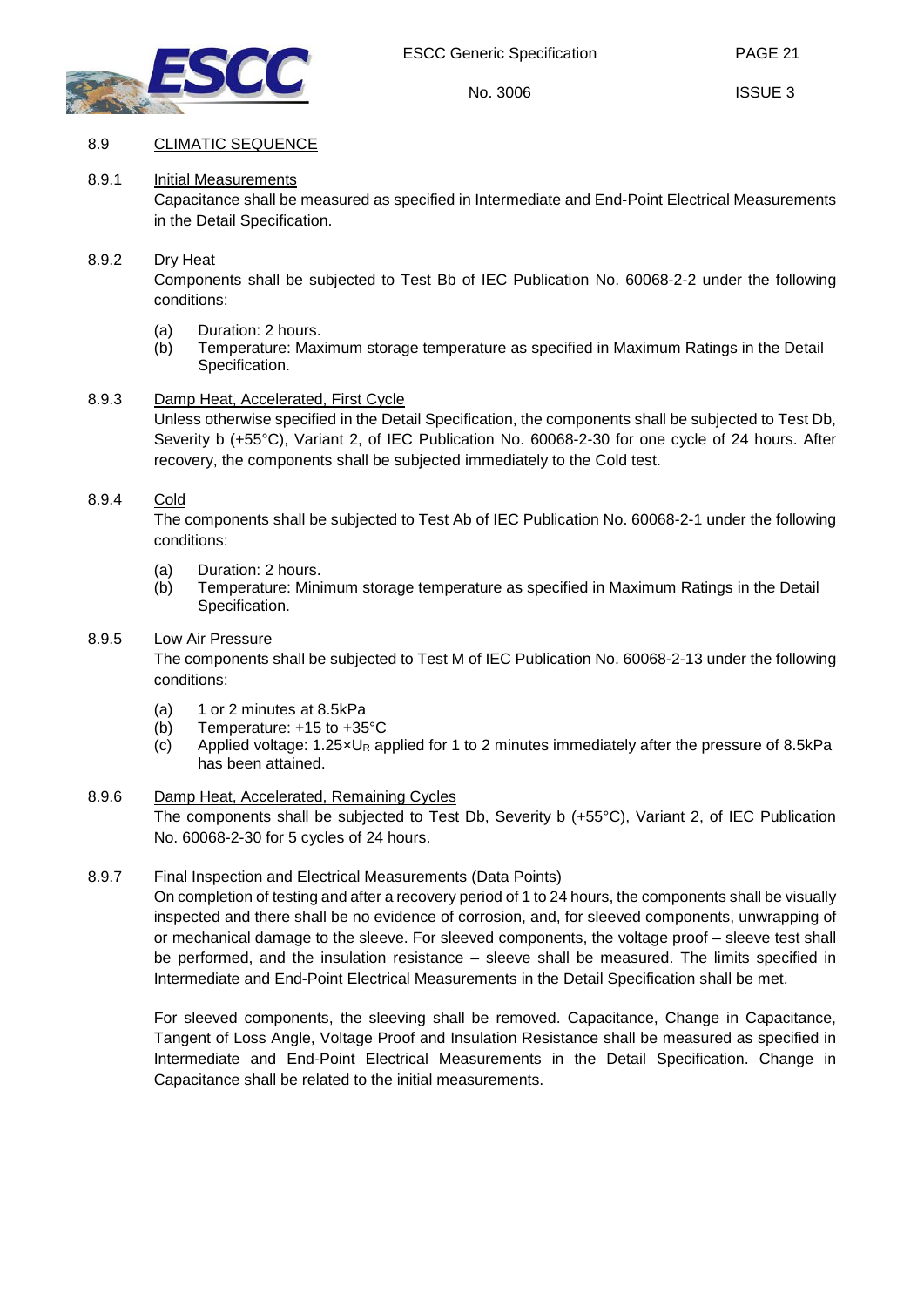

PAGE 22

ISSUE 3

## 8.10 ROBUSTNESS OF TERMINATIONS

<span id="page-21-0"></span>Components shall be subjected to Tests Ua, Ub, Uc and Ud of IEC Publication No. 60068-2-21, as applicable and as specified in the Detail Specification.

Tests Ub and Uc shall not be applied if the Detail Specification describes the terminations as rigid.

## Data Points:

After each of the tests, the components shall be visually examined. There shall be no evidence of damage, but cracking of the coating extending down the wire is permitted.

## <span id="page-21-1"></span>8.11 RESISTANCE TO SOLDERING HEAT

Unless otherwise specified, components shall be subjected to Test Tb of IEC Publication No. 60068-2-20. Unless otherwise specified, the following details shall apply:

- Test Conditions:
	- (a) Test method:  $1A (+260 \pm 5^{\circ}C)$
	- (b) Immersion depth: Minimum soldering distance as specified in Maximum Ratings in the Detail Specification. For surface mount components, only the part of the terminals designed to be soldered shall be tested.
	- (c) Immersion time: Maximum soldering time as specified in Maximum Ratings in the Detail Specification.

## Data Points:

Prior to the test, Capacitance shall be measured as specified in Intermediate and End-Point Electrical Measurements in the Detail Specification.

On completion of testing, the components shall be subjected to standard atmospheric conditions for recovery for 1.5  $\pm$ 0.5 hours.

After recovery, Capacitance, Change in Capacitance, Insulation Resistance and Tangent of Loss Angle shall be measured as specified in Intermediate and End-Point Electrical Measurements in the Detail Specification. Change in Capacitance shall be related to the initial measurements.

## <span id="page-21-2"></span>8.12 RADIOGRAPHIC INSPECTION

In accordance with ESCC Basic Specification No. [20900.](http://escies.org/escc-specs/published/20900.pdf)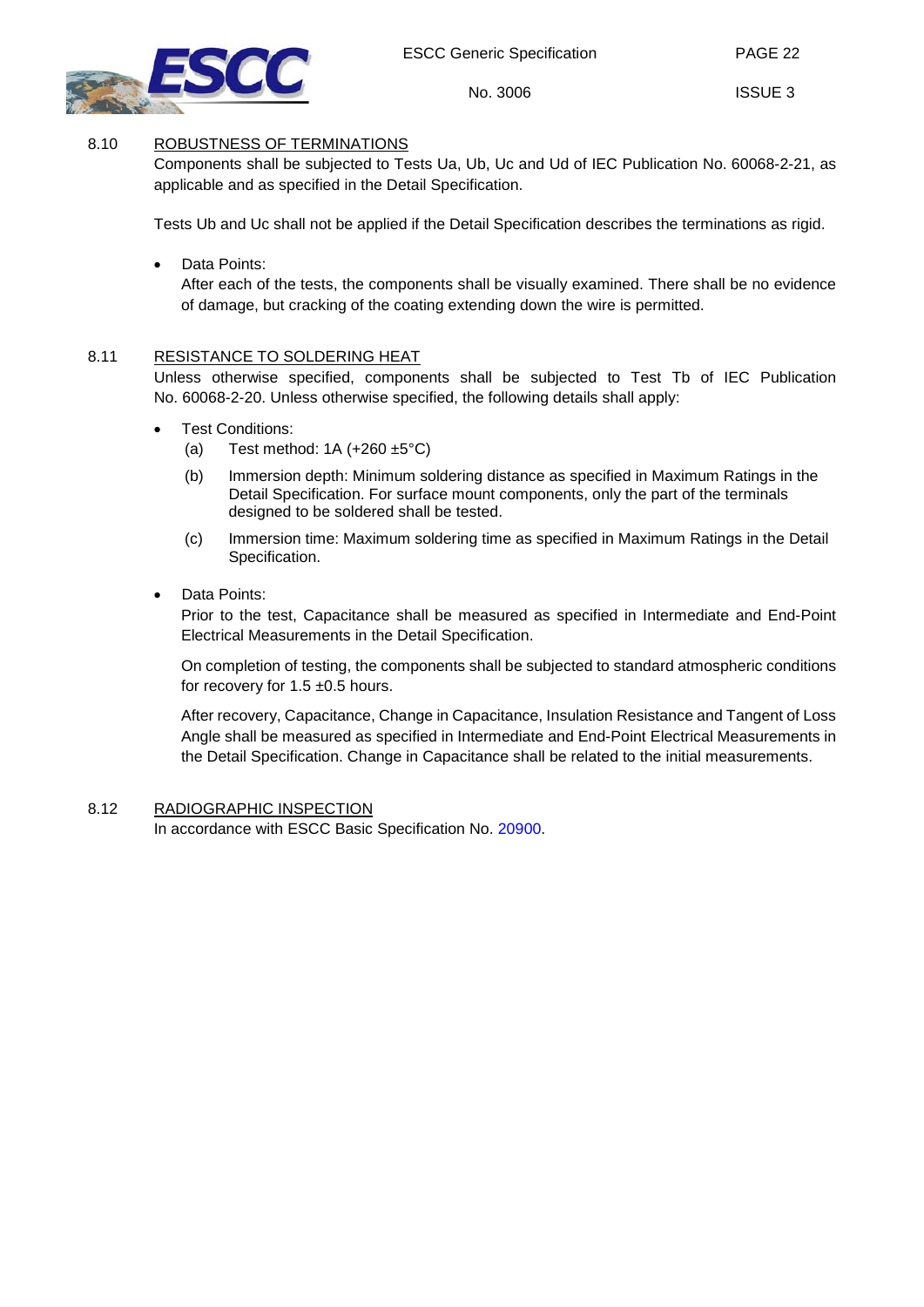

PAGE 23

## <span id="page-22-0"></span>8.13 OPERATING LIFE

Components shall be subjected to an endurance test in accordance with IEC Publication No. 60384-1 clause 4.23. Unless otherwise specified, the following details shall apply:

- Test Conditions:
	- (a) Duration: 2000 ±48 hours; applicable to Qualification Testing, and to Periodic Testing for renewal of qualification after lapse. 1000 ±24 hours; applicable to Periodic Testing for extension of qualification.
	- (b) Temperature: Maximum operating temperature (+0 -5)°C, as specified in Maximum Ratings in the Detail Specification.
	- (c) Applied voltage: 1.4×UR
- Data Points:

Prior to the test, Capacitance shall be measured (initial measurements) as specified in Intermediate and End-Point Electrical Measurements in the Detail Specification.

For a 2000 hour Operating Life test, testing shall be stopped after 1000  $\pm$ 48 hours for intermediate measurements. The components shall be subjected to standard atmospheric conditions for recovery for 24 ±2 hours. After recovery, Capacitance and Change in Capacitance shall be measured as specified in Intermediate and End-Point Electrical Measurements in the Detail Specification. Change in Capacitance shall be related to the initial measurements. On completion of intermediate electrical measurements, components shall be returned to Operating Life testing.

On completion of testing (1000 or 2000 hours), the components shall be subjected to standard atmospheric conditions for recovery for 24 ±2 hours.

After recovery, the components shall be visually examined (and, for sleeved components, the sleeving shall be removed). There shall be no evidence of damage or corrosion. Capacitance, Change in Capacitance, Tangent of Loss Angle and Insulation Resistance shall be measured as specified in Intermediate and End-Point Electrical Measurements in the Detail Specification. Change in Capacitance shall be related to the initial measurements.

## <span id="page-22-1"></span>8.14 SOLDERABILITY

Unless otherwise specified, components shall be subjected to Test Ta of IEC Publication No. 60068-2-20. Unless otherwise specified, the following details shall apply:

## • Test Conditions:

Test method 1 (solder bath,  $+235 \pm 5^{\circ}$ C for 2  $\pm$ 0.5s) shall apply with immersion depth set at the minimum soldering distance as specified in Maximum Ratings in the Detail Specification. If specified in the Detail Specification test method 3 (solder globule) shall be applied. The maximum soldering time shall be as specified in Maximum Ratings in the Detail Specification. Where test method 1 or 3 are impracticable and if specified in the Detail Specification, test method 2 (soldering iron) shall be applied with soldering iron size A.

## <span id="page-22-2"></span>8.15 PERMANENCE OF MARKING

ESCC Basic Specification No. [24800.](http://escies.org/escc-specs/published/24800.pdf)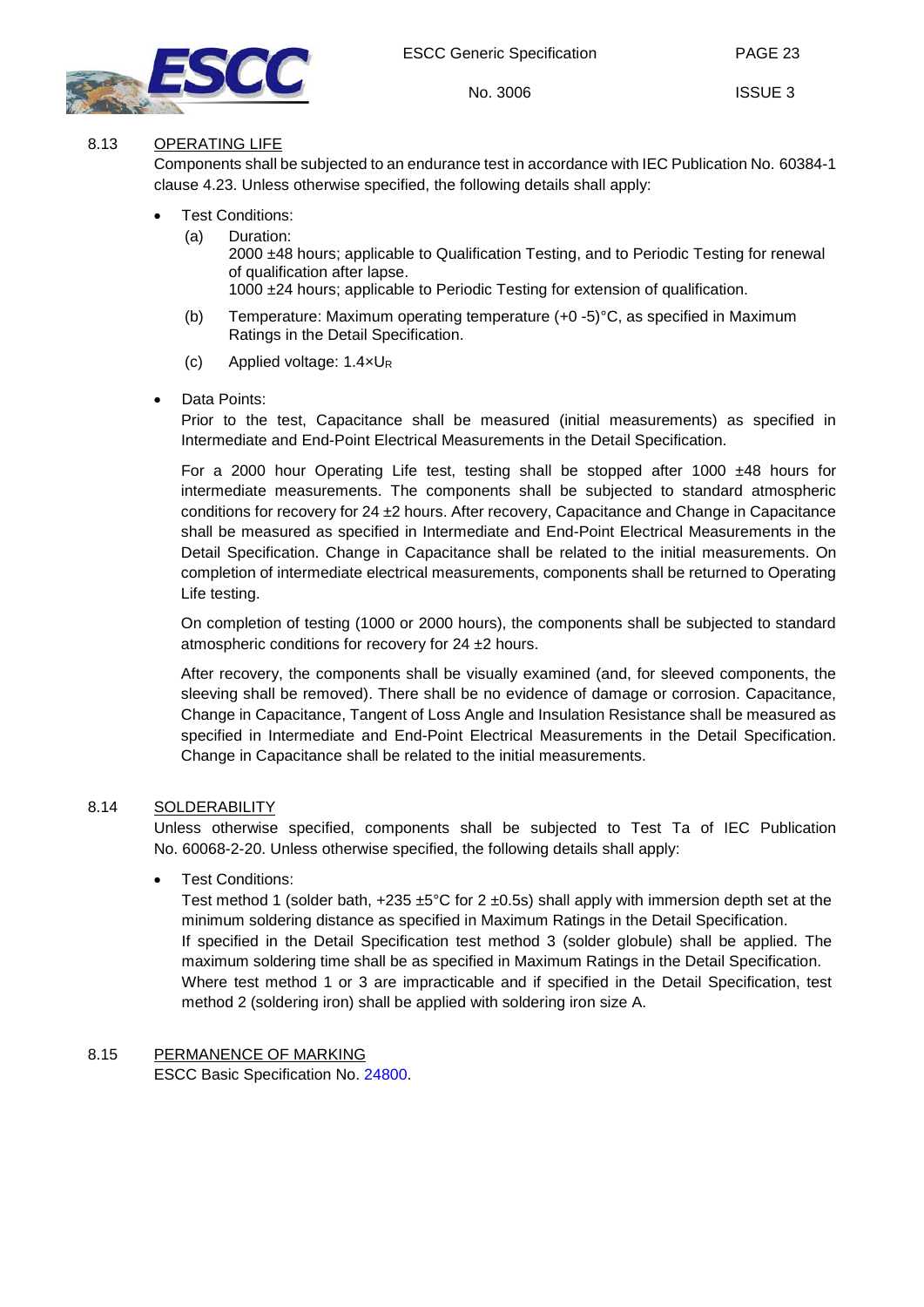

PAGE 24

No. 3006

## <span id="page-23-1"></span><span id="page-23-0"></span>**9 DATA DOCUMENTATION**

#### 9.1 GENERAL

For the qualification, qualification maintenance and procurement for each lot a data documentation package shall exist in a printed or electronic form.

This package shall be compiled from:

- (a) Cover sheet (or sheets).
- (b) List of equipment (testing and measuring).
- (c) List of test references.
- (d) Special In-Process Controls data (Chart F2).
- (e) Screening Tests data (Chart F3).
- (f) Qualification, Periodic Testing and Lot Validation Testing (when applicable) data (Chart F4).
- (g) Failed components list and failure analysis report (when applicable).
- (h) Certificate of Conformity.

Items (a) to (h) inclusive shall be grouped, preferably as sub-packages and, for identification purposes, each page shall include the following information:

- **ESCC Component Number.**
- Manufacturer's name.
- Lot identification.
- Date of establishment of the document.
- Page number.

Whenever possible, documentation should preferably be available in electronic format suitable for reading using a compatible PC. The format supplied shall be legible, durable and indexed. The preferred storage medium is CD-ROM and the preferred file format is PDF.

#### <span id="page-23-2"></span>9.1.1 Qualification and Qualification Maintenance

In the case of qualification or qualification maintenance, the items listed in Para. [9.1\(](#page-23-1)a) to (h) are required.

#### <span id="page-23-3"></span>9.1.2 Component Procurement and Delivery

For all deliveries of components procured to this specification, the following documentation shall be supplied:

- (a) Cover sheet (if all of the information is not included on the Certificate of Conformity).
- (b) Certificate of Conformity.

## <span id="page-23-4"></span>9.1.3 Additional Documentation

The Manufacturer shall deliver additional documentation containing data and reports to the Orderer, if stipulated in the Purchase Order.

## <span id="page-23-5"></span>9.1.4 Data Retention/Data Access

If not delivered, all data shall be retained by the Manufacturer for a minimum of 5 years during which time it shall be available for review, if requested, by the Orderer or the ESCC Executive (for qualified components).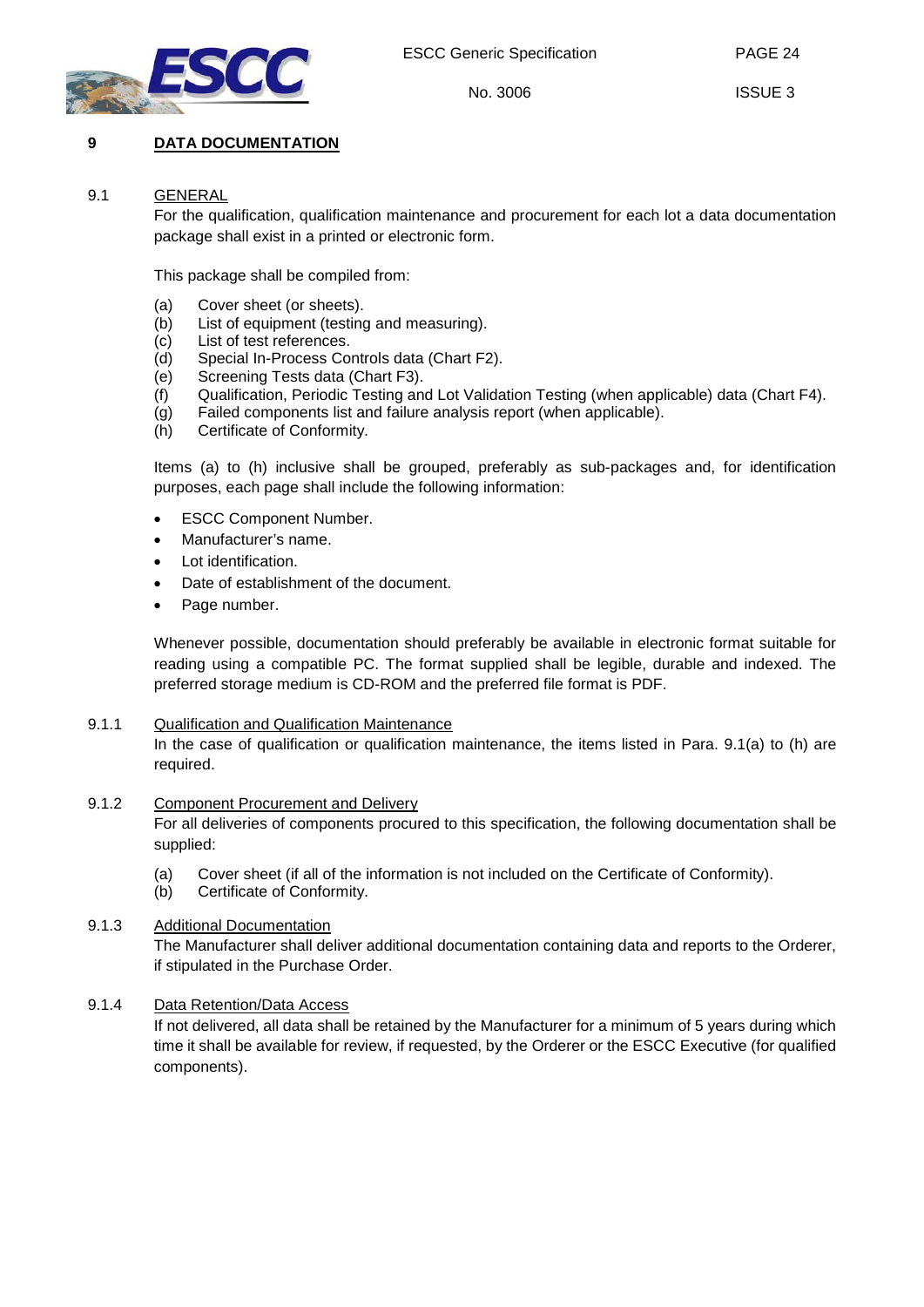

No. 3006

PAGE 25

ISSUE 3

## <span id="page-24-0"></span>9.2 COVER SHEET(S)

The cover sheet(s) of the data documentation package shall include as a minimum:

- (a) Reference to the Detail Specification, including issue and date.
- (b) Reference to the applicable ESCC Generic Specification, including issue and date.
- (c) ESCC Component Number and the Manufacturer's part type number.
- (d) Lot identification.
- (e) Number of the Purchase Order.<br>(f) Information relative to any additi
- Information relative to any additions to this specification and/or the Detail Specification.
- (g) Manufacturer's name and address.
- (h) Location of the manufacturing plant.
- (i) Signature on behalf of Manufacturer.<br>(i) Total number of pages of the data pa
- Total number of pages of the data package.

## <span id="page-24-1"></span>9.3 LIST OF EQUIPMENT USED

A list of equipment used for tests and measurements shall be prepared. Where applicable, this list shall contain inventory number, Manufacturer's type number, serial number, etc. This list shall indicate for which tests such equipment was used.

## <span id="page-24-2"></span>9.4 LIST OF TEST REFERENCES

This list shall include all Manufacturer's references or codes which are necessary to correlate the test data provided with the applicable tests specified in the tables of the Detail Specification.

## <span id="page-24-3"></span>9.5 SPECIAL IN-PROCESS CONTROLS DATA (CHART F2)

A test result summary shall be compiled showing the total number of components submitted to, and the total number rejected after each of the tests.

## <span id="page-24-4"></span>9.6 SCREENING TESTS DATA (CHART F3)

A test result summary shall be compiled showing the total number of components submitted to and the total number rejected after each of the tests.

## <span id="page-24-5"></span>9.7 QUALIFICATION, PERIODIC TESTING AND LOT VALIDATION TESTING DATA (CHART F4)

## <span id="page-24-6"></span>9.7.1 Qualification Testing

A test result summary shall be compiled showing the components submitted to, and the number rejected after each test in each subgroup. Component serial numbers for each subgroup shall be identified. For each test requiring electrical measurements the results shall be recorded against component serial number. Where a drift value is specified during a test the drift calculation shall be recorded against component serial number.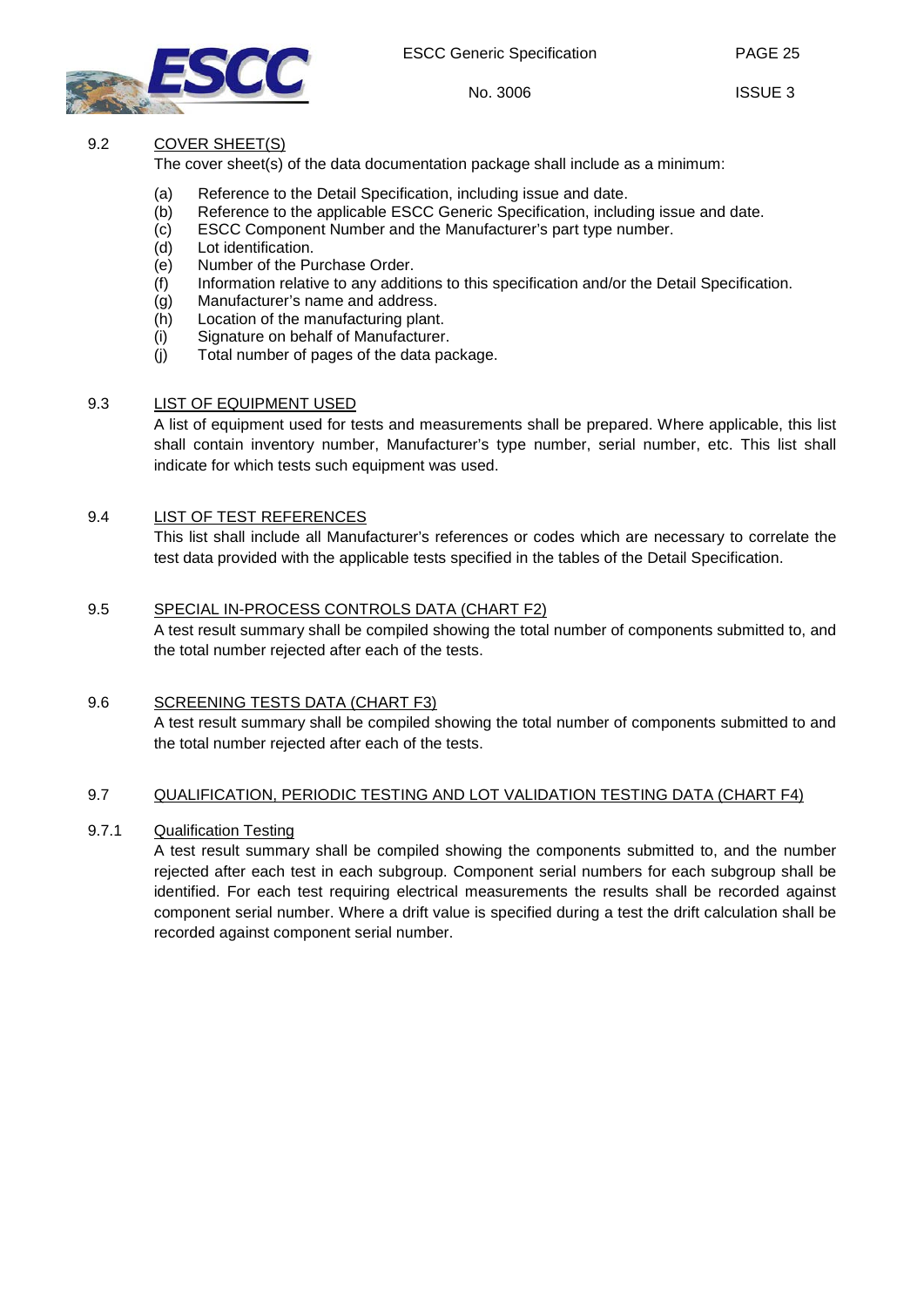No. 3006



## <span id="page-25-0"></span>9.7.2 Periodic Testing for Qualification Maintenance

A test result summary shall be compiled showing the components submitted to and the number rejected after each test in each subgroup. Component serial numbers for each subgroup shall be identified. For each test requiring electrical measurements the results shall be recorded against component serial number. Where a drift value is specified during a test the drift calculation shall be recorded against component serial number.

In addition to the full test data, a report shall be compiled for each subgroup of Chart F4 to act as the most recent Periodic Testing summary. These reports shall include a list of all tests performed in each subgroup, the ESCC Component Numbers and quantities of components tested, a statement confirming all the results were satisfactory, the date the tests were performed and a reference to the full test data.

## <span id="page-25-1"></span>9.7.3 Lot Validation Testing

A test result summary shall be compiled showing the components submitted to and the number rejected after each test in each subgroup (as applicable). Component serial numbers for each subgroup shall be identified. For each test requiring electrical measurements the results shall be recorded against component serial number. Where a drift value is specified during a test the drift calculation shall be recorded against component serial number.

## <span id="page-25-2"></span>9.8 FAILED COMPONENTS LIST AND FAILURE ANALYSIS REPORT

The failed components list and failure analysis report shall provide full details of:

- (a) The reference and description of the test or measurement performed as defined in this specification and/or the Detail Specification during Special In-Process Controls, Screening Tests, and Qualification, Periodic Testing and Lot Validation Testing.
- (b) Traceability information including serial number (if applicable) of the failed component.
- (c) The failed parameter and the failure mode of the component.
- (d) Detailed failure analysis (if requested by the ESCC Executive or Orderer).

## <span id="page-25-3"></span>9.9 CERTIFICATE OF CONFORMITY

A Certificate of Conformity shall be established in accordance with the requirements of ESCC Basic Specification Nos. [20100](http://escies.org/escc-specs/published/20100.pdf) or [25400.](http://escies.org/escc-specs/published/25400.pdf)

## <span id="page-25-4"></span>**10 DELIVERY**

For procurement, for each order, the items forming the delivery are:

- (a) The delivery lot.
- (b) The components used for Lot Validation Testing (as applicable), but not forming part of the delivery lot, if stipulated in the Purchase Order.
- (c) The relevant documentation in accordance with the requirements of Paras. [9.1.2](#page-23-3) and [9.1.3.](#page-23-4)

In the case of a component for which a valid qualification is in force, all data of all components submitted to Lot Validation Testing shall also be copied, when requested, to the ESCC Executive.

For qualification or qualification maintenance, the disposition of the Qualification Test Lot and its related documentation shall be as specified in ESCC Basic Specification Nos. [20100](http://escies.org/escc-specs/published/20100.pdf) or [25400](http://escies.org/escc-specs/published/25400.pdf) and the relevant paragraphs of Section [9](#page-23-0) of this specification.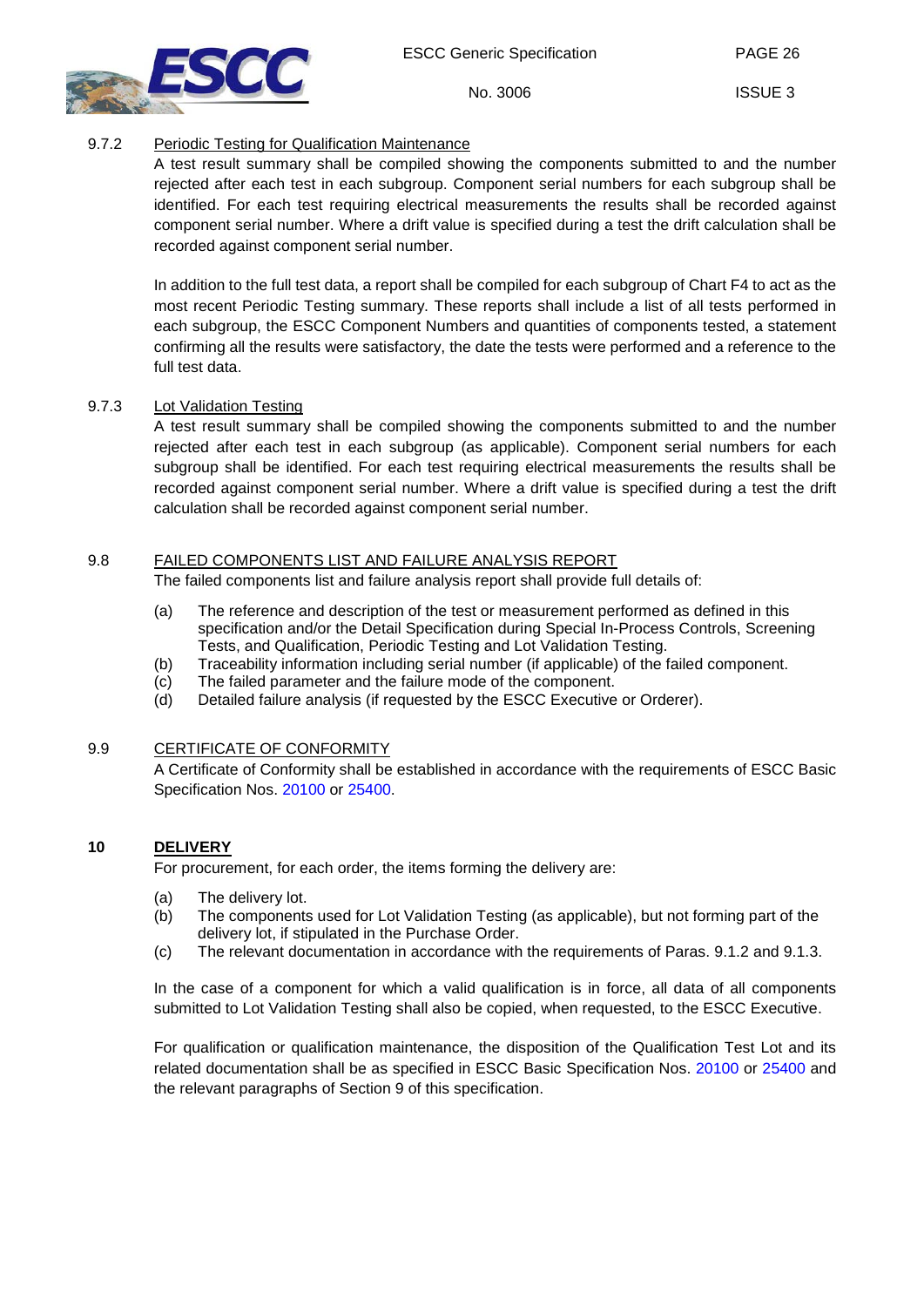No. 3006



ISSUE 3

PAGE 27

## <span id="page-26-0"></span>**11 PACKAGING AND DESPATCH**

The packaging and despatch of components to this specification shall be in accordance with the requirements of ESCC Basic Specification No. [20600.](http://escies.org/escc-specs/published/20600.pdf)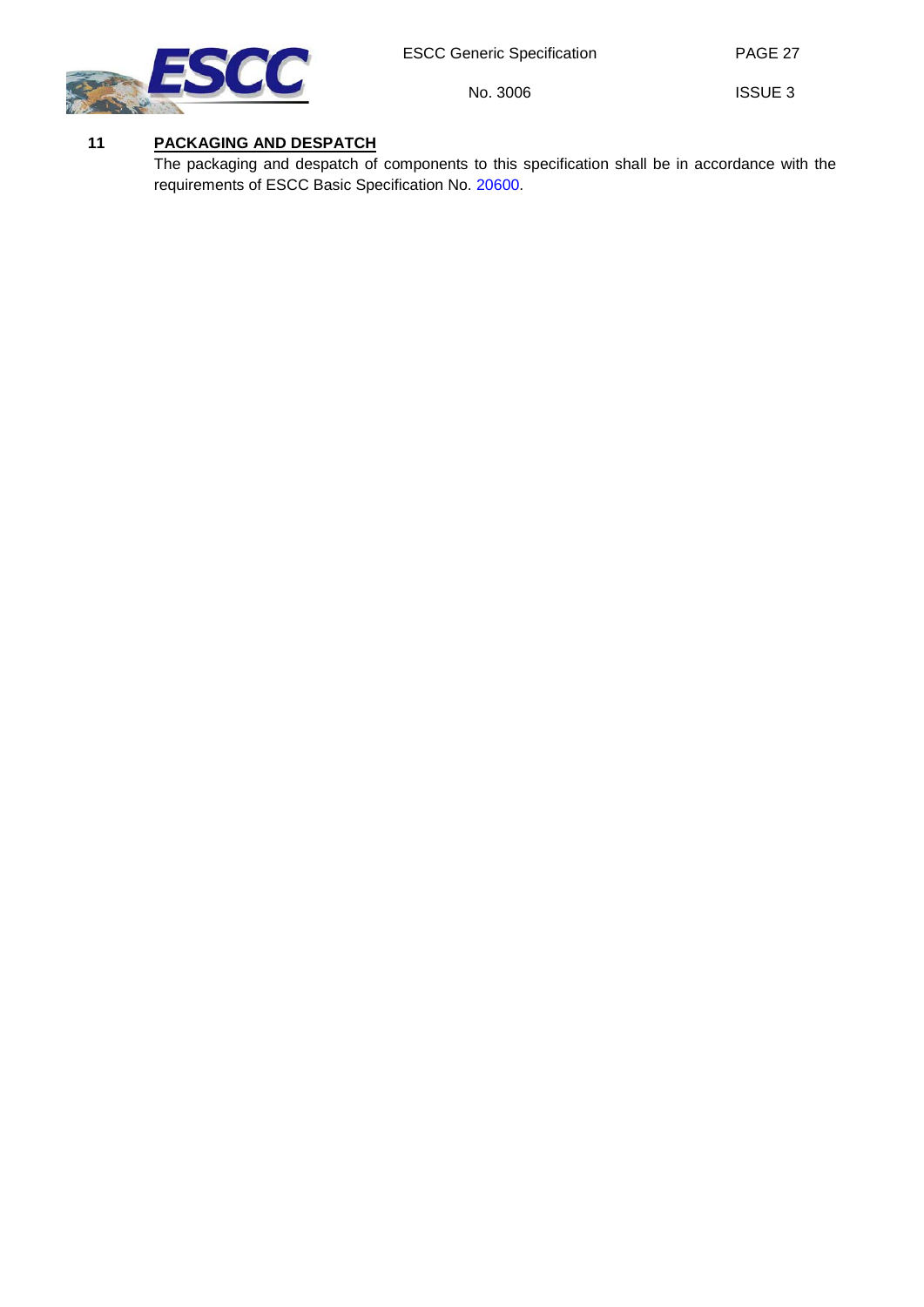

## <span id="page-27-1"></span><span id="page-27-0"></span>**12 CHARTS**

## 12.1 CHART F1 – GENERAL FLOW OF PROCUREMENT



## **NOTES:**

- 1. Lot Validation Testing is not required for qualified components unless specifically stipulated in the Purchase Order.
- 2. For unqualified components the need for Lot Validation Testing shall be determined by the Orderer and the required testing shall be as stipulated in the Purchase Order (ref. ESCC Basic Specification No. [23100\)](http://escies.org/escc-specs/published/23100.pdf).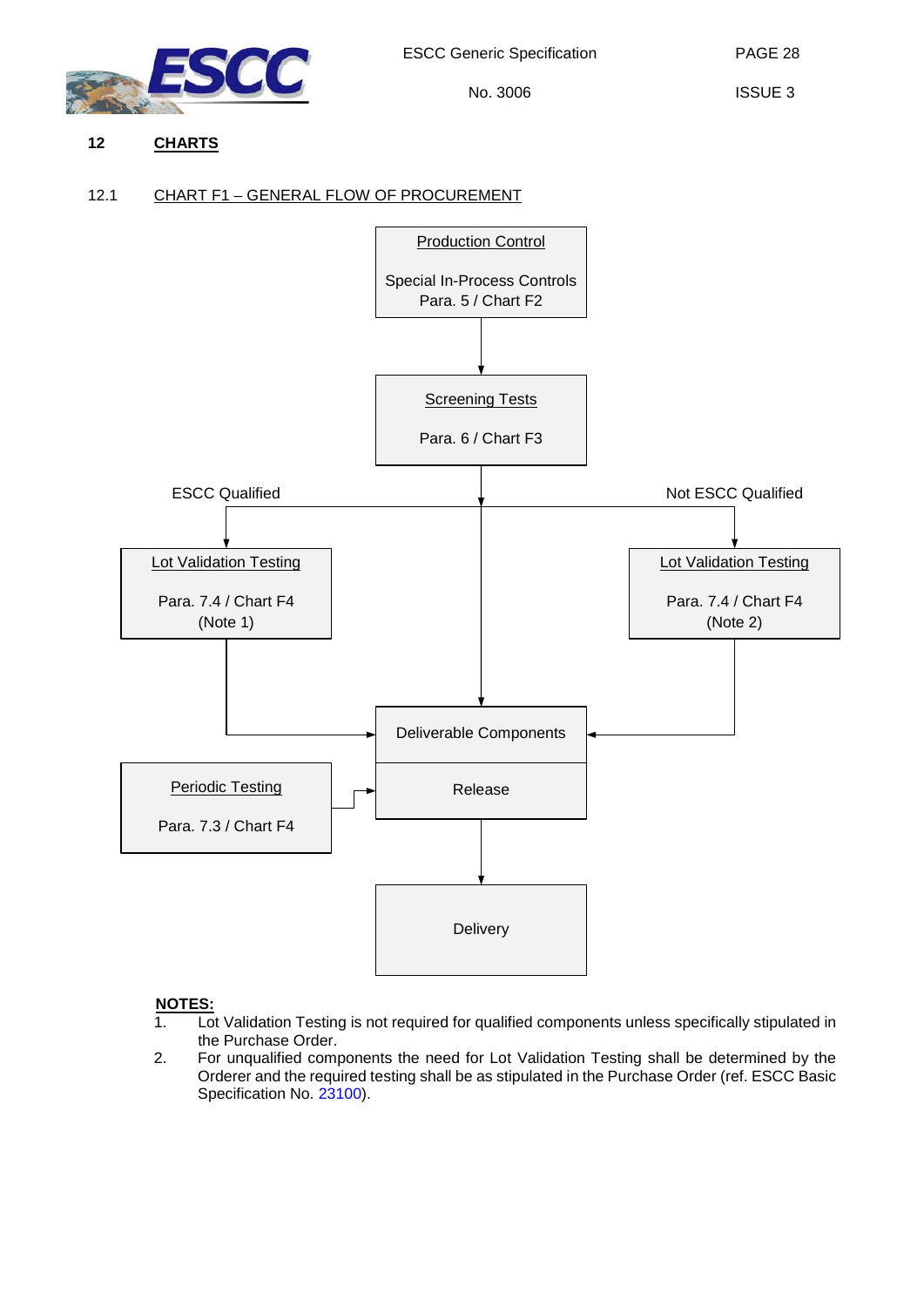

ISSUE 3

## <span id="page-28-0"></span>12.2 CHART F2 – PRODUCTION CONTROL

Г

| COMPONENT LOT MANUFACTURING |                            |  |
|-----------------------------|----------------------------|--|
|                             |                            |  |
| SPECIAL IN-PROCESS CONTROLS |                            |  |
| Para, 5.2.1                 | Internal Visual Inspection |  |
|                             | <b>Final Assembly</b>      |  |
| Para, 5.2.2                 | Dimension Check (1)        |  |
| Para, 5.2.3                 | Weight (2)                 |  |
|                             |                            |  |

TO CHART F3 – SCREENING TESTS

#### **NOTES:**

- 1. Performed on a sample basis.
- 2. Guaranteed but not tested.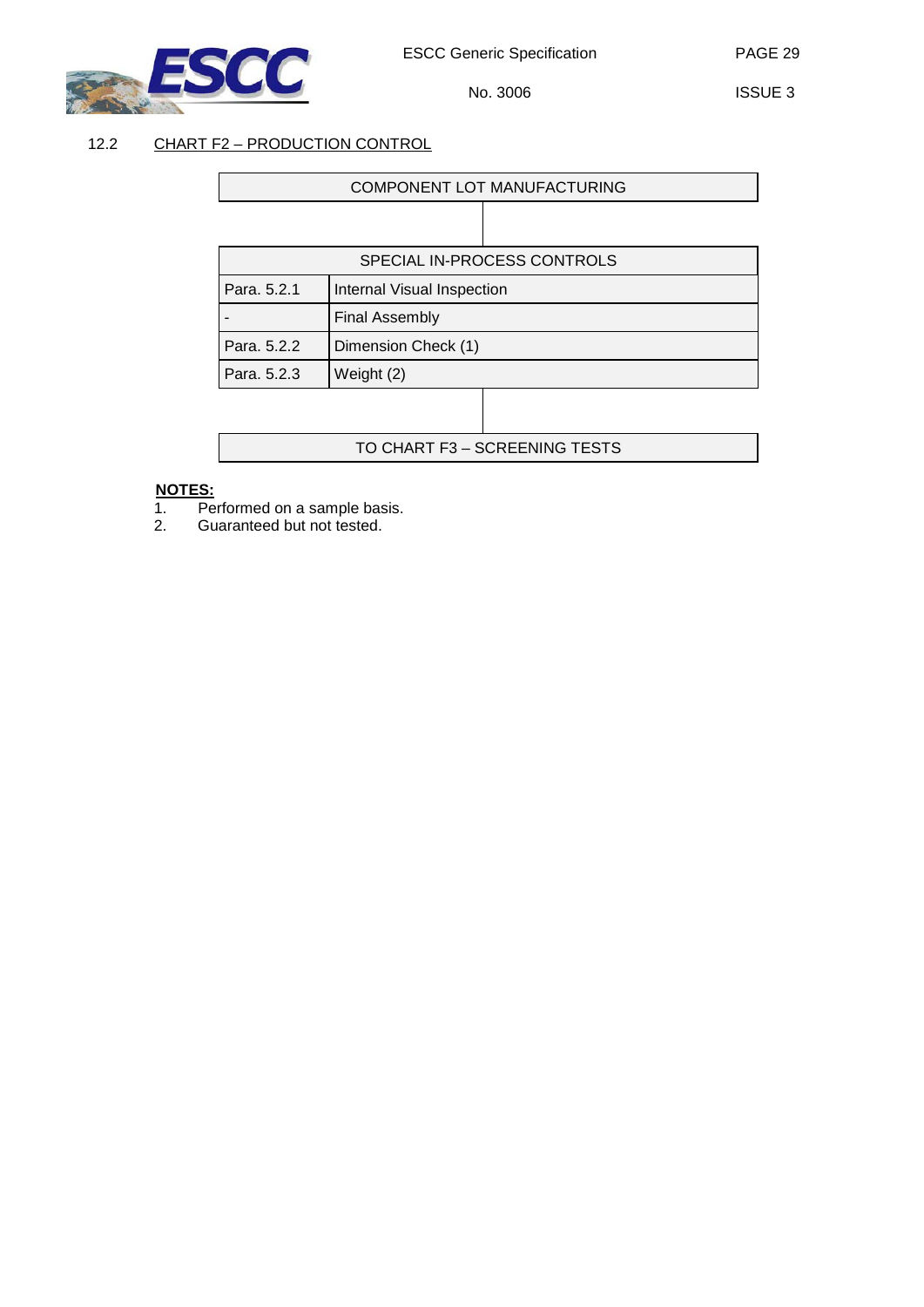

ISSUE 3

## <span id="page-29-0"></span>12.3 CHART F3 – SCREENING TESTS

## COMPONENTS FROM PRODUCTION CONTROL

| Para, 8.3   | Rapid Change of Temperature                               |  |
|-------------|-----------------------------------------------------------|--|
| Para, 8.4.2 | Room Temperature Electrical Measurements (1)              |  |
| Para, 8.6   | Burn-in                                                   |  |
| Para, 8.4.3 | High and Low Temperatures Electrical Measurements (2) (3) |  |
| Para, 8.4.2 | Room Temperature Electrical Measurements (2)              |  |
| Para, 8.5   | Seal (Fine and Gross Leak) (4)                            |  |
|             | Sleeving (5)                                              |  |
| Para, 6.4   | Check for Lot Failure (6)                                 |  |
| Para, 8.2   | <b>External Visual Inspection</b>                         |  |
|             |                                                           |  |

## TO CHART F4 WHEN APPLICABLE

# **NOTES:**<br>1. Or

- 1. Optional at the Manufacturer's discretion.<br>2. The lot failure criteria of Para. 6.4 apply to
- 2. The lot failure criteria of Para. [6.4](#page-12-3) apply to this test.<br>3. Performed on a sample basis.
- 3. Performed on a sample basis.<br>4. Applicable to hermetically seal
- 4. Applicable to hermetically sealed components.<br>5. If specified in the Detail Specification.
- 5. If specified in the Detail Specification.<br>6. Check for Lot Failure shall take into a
- 6. Check for Lot Failure shall take into account all electrical parameter failures that may occur during Screening Tests in accordance with Para. [8.4.2](#page-18-1) and [8.4.3](#page-18-2) subsequent to Burn-in.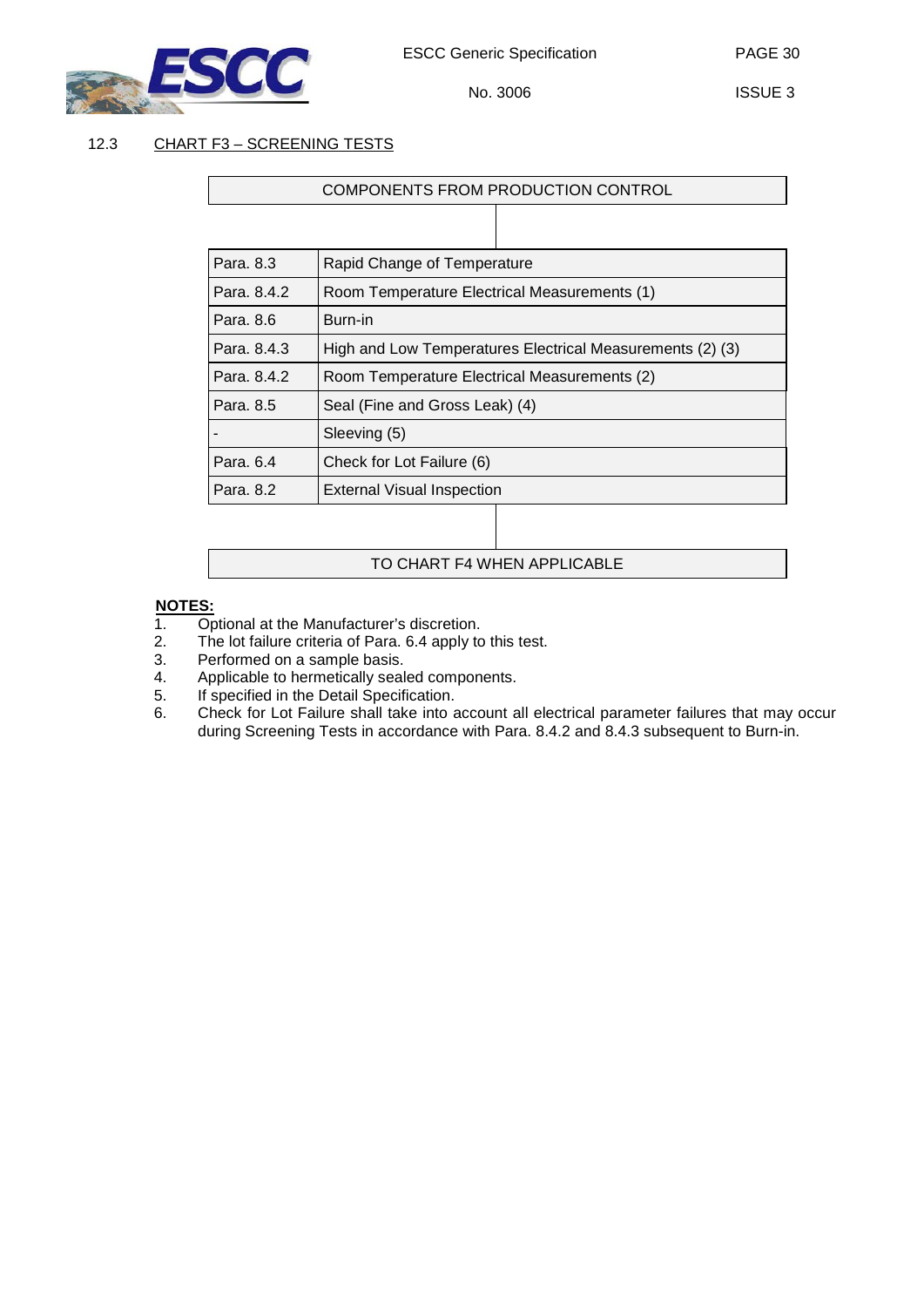

PAGE 31

ISSUE 3

## 12.4 CHART F4 – QUALIFICATION, PERIODIC TESTING AND LOT VALIDATION TESTING

<span id="page-30-0"></span>

## **NOTES:**

1. For distribution within the subgroups, see Para. [7.1.2](#page-13-2) for Qualification Testing and Periodic Testing, and Para. [7.4](#page-14-0) for Lot Validation Testing.

For qualification and qualification maintenance, the minimum quantity of components per test vehicle selected for the Qualification Test Lot shall be as follows:

- Subgroup 1A: 3 components
- Subgroup 1B: 3 components
- Subgroup 2A: 10 components
- Subgroup 2B: 3 components
- Subgroup 3: 3 components
- 2. All components shall be serialised prior to testing.
- 3. No failures are permitted.